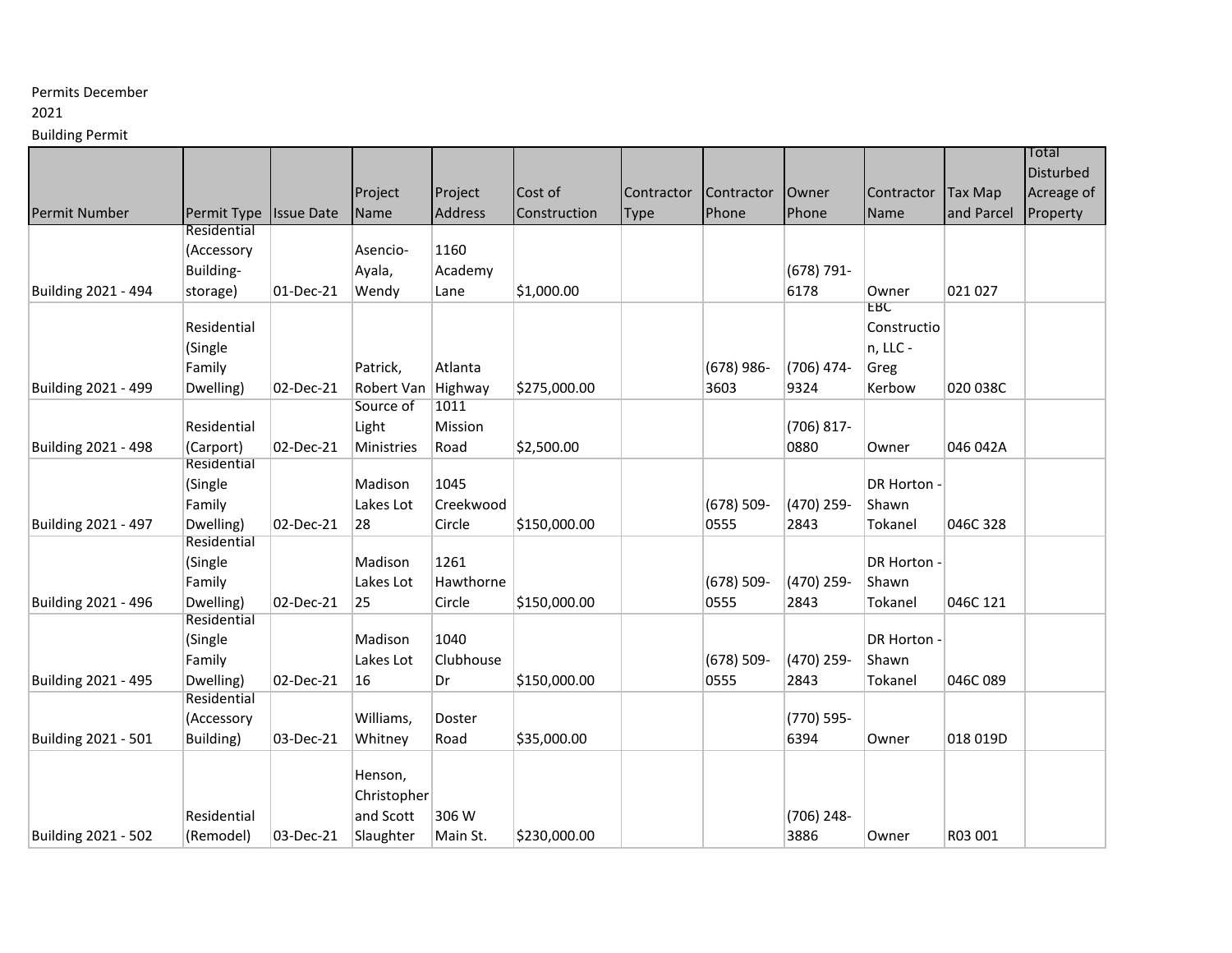|                     | Residential |           |                       |                          |                                    |              |               |                      |          |      |
|---------------------|-------------|-----------|-----------------------|--------------------------|------------------------------------|--------------|---------------|----------------------|----------|------|
|                     | (Single     |           |                       |                          |                                    |              |               |                      |          |      |
|                     | Family      |           | Williams,             | Doster                   |                                    |              | (770) 595-    |                      |          |      |
| Building 2021 - 500 |             | 03-Dec-21 |                       | Road                     | \$400,000.00                       |              | 6394          | Owner                | 018 019D |      |
|                     | Dwelling)   |           | Whitney               |                          |                                    |              |               | Ward                 |          |      |
|                     | Residential |           | Morris,               |                          |                                    |              |               | Mobile               |          |      |
|                     | (Manufactur |           | Brandon &             | Blue                     |                                    |              | (770) 331-    | Home                 |          |      |
| Building 2021 - 503 | ed home)    | 06-Dec-21 | Nicole                | Springs Dr               | \$169,483.00                       |              | 0151          | Carrier              | 058B 052 |      |
|                     |             |           |                       |                          |                                    |              |               |                      |          |      |
|                     |             |           | Camp Twin             |                          |                                    |              |               |                      |          |      |
|                     | Commerical  |           | Lakes, Inc. - 1391    |                          |                                    |              |               |                      |          |      |
|                     | (Stand      |           | <b>Staff Cabin</b>    | Keencheefo               |                                    | $(404)$ 430- | $(706)$ 557-  | Reeves               |          |      |
| Building 2021 - 516 | Alone)      | 08-Dec-21 | $\overline{2}$        |                          | onee Road \$393,357.00             | 1151         | 9070          | Young, LLC   021 105 |          | 36.7 |
|                     |             |           |                       |                          |                                    |              |               |                      |          |      |
|                     |             |           |                       |                          |                                    |              |               |                      |          |      |
|                     | Commerical  |           | Camp Twin 1391        |                          |                                    |              |               |                      |          |      |
|                     | (Stand      |           |                       | Lakes, Inc. - Keencheefo |                                    | $(404)$ 430- | $(706)$ 557-  | Reeves               |          |      |
| Building 2021 - 510 | Alone)      | 08-Dec-21 | Dining Hall onee Road |                          | \$2,129,524.00                     | 1151         | 9070          | Young, LLC   021 105 |          | 36.7 |
|                     |             |           |                       |                          |                                    |              |               |                      |          |      |
|                     |             |           |                       |                          |                                    |              |               |                      |          |      |
|                     |             |           |                       |                          |                                    |              |               |                      |          |      |
|                     | Commerical  |           | Camp Twin 1391        |                          |                                    |              |               |                      |          |      |
|                     | (Stand      |           |                       | Lakes, Inc. - Keencheefo |                                    | $(404)$ 430- | $(706)$ 557-  | Reeves               |          |      |
| Building 2021 - 509 | Alone)      | 08-Dec-21 |                       |                          | Gymnasium onee Road \$1,828,593.15 | 1151         | 9070          | Young, LLC 021 105   |          | 36.7 |
|                     |             |           |                       |                          |                                    |              |               |                      |          |      |
|                     |             |           | Camp Twin             |                          |                                    |              |               |                      |          |      |
|                     | Commerical  |           | Lakes, Inc. -         | 1391                     |                                    |              |               |                      |          |      |
|                     | (Stand      |           | Camper                | Keencheefo               |                                    | $(404)$ 430- | $(706) 557 -$ | Reeves               |          |      |
| Building 2021 - 530 | Alone)      | 08-Dec-21 | Cabin 14              | onee Road                | \$325,248.00                       | 1151         | 9070          | Young, LLC   021 105 |          | 36.7 |
|                     |             |           |                       |                          |                                    |              |               |                      |          |      |
|                     |             |           | Camp Twin             |                          |                                    |              |               |                      |          |      |
|                     | Commerical  |           | Lakes, Inc. -         | 1391                     |                                    |              |               |                      |          |      |
|                     | (Stand      |           | Camper                | Keencheefo               |                                    | $(404)$ 430- | $(706)$ 557-  | Reeves               |          |      |
| Building 2021 - 527 | Alone)      | 08-Dec-21 | Cabin 11              | onee Road                | \$325,248.00                       | 1151         | 9070          | Young, LLC 021 105   |          | 36.7 |
|                     |             |           | Camp Twin             |                          |                                    |              |               |                      |          |      |
|                     |             |           |                       |                          |                                    |              |               |                      |          |      |
|                     |             |           | Lakes, Inc. -         |                          |                                    |              |               |                      |          |      |
|                     | Commerical  |           | Central               | 1391                     |                                    |              |               |                      |          |      |
|                     | (Stand      |           | Admin                 | Keencheefo               |                                    | $(404)$ 430- | $(706) 557 -$ | Reeves               |          |      |
| Building 2021 - 508 | Alone)      | 08-Dec-21 | <b>Building</b>       |                          | onee Road \$592,470.00             | 1151         | 9070          | Young, LLC 021 105   |          |      |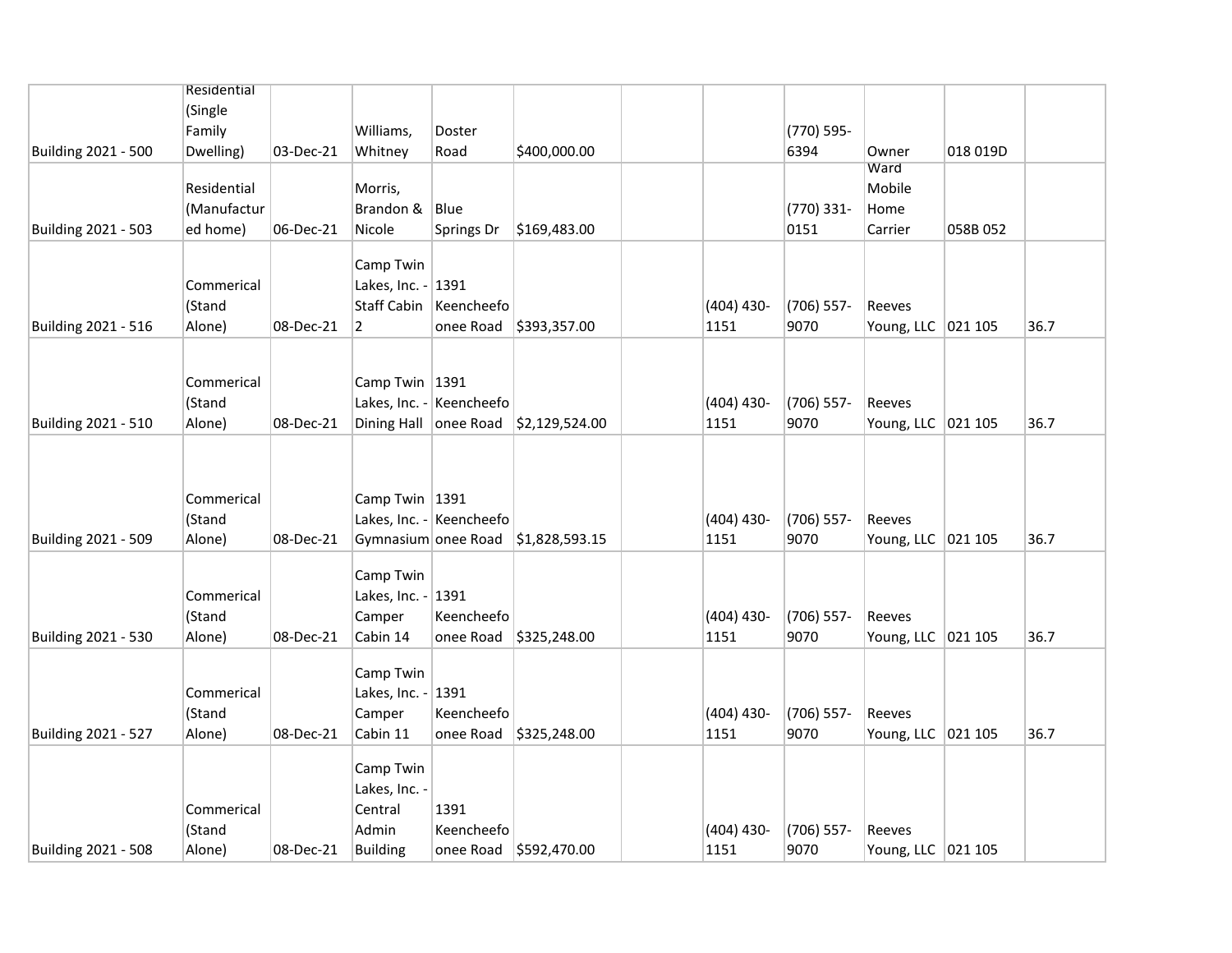|                     |                      |           | Camp Twin                    |            |                                |              |              |                      |      |
|---------------------|----------------------|-----------|------------------------------|------------|--------------------------------|--------------|--------------|----------------------|------|
|                     | Commerical<br>(Stand |           | Lakes, Inc. - 1391<br>Camper | Keencheefo |                                | $(404)$ 430- | $(706)$ 557- | Reeves               |      |
| Building 2021 - 528 | Alone)               | 08-Dec-21 | Cabin 12                     |            | onee Road $\vert$ \$325,248.00 | 1151         | 9070         |                      | 36.7 |
|                     |                      |           |                              |            |                                |              |              | Young, LLC 021 105   |      |
|                     |                      |           | Camp Twin                    |            |                                |              |              |                      |      |
|                     | Commerical           |           | Lakes, Inc. -                | 1391       |                                |              |              |                      |      |
|                     | (Stand               |           | Camper                       | Keencheefo |                                | $(404)$ 430- | (706) 557-   | Reeves               |      |
| Building 2021 - 526 | Alone)               | 08-Dec-21 | Cabin 10                     | onee Road  | \$325,248.00                   | 1151         | 9070         | Young, LLC 021 105   | 36.7 |
|                     |                      |           | Camp Twin                    |            |                                |              |              |                      |      |
|                     | Commerical           |           | Lakes, Inc. - 1391           |            |                                |              |              |                      |      |
|                     | (Stand               |           | Camper                       | Keencheefo |                                | $(404)$ 430- | (706) 557-   | Reeves               |      |
| Building 2021 - 525 | Alone)               | 08-Dec-21 | Cabin 9                      | onee Road  | \$325,248.00                   | 1151         | 9070         | Young, LLC   021 105 | 36.7 |
|                     |                      |           |                              |            |                                |              |              |                      |      |
|                     |                      |           | Camp Twin                    |            |                                |              |              |                      |      |
|                     | Commerical           |           | Lakes, Inc. - 1391           |            |                                |              |              |                      |      |
|                     | (Stand               |           | Camper                       | Keencheefo |                                | $(404)$ 430- | $(706)$ 557- | Reeves               |      |
| Building 2021 - 524 | Alone)               | 08-Dec-21 | Cabin 8                      | onee Road  | \$325,248.00                   | 1151         | 9070         | Young, LLC 021 105   | 36.7 |
|                     |                      |           | Camp Twin                    |            |                                |              |              |                      |      |
|                     | Commerical           |           | Lakes, Inc. - 1391           |            |                                |              |              |                      |      |
|                     | (Stand               |           | Camper                       | Keencheefo |                                | $(404)$ 430- | $(706)$ 557- | Reeves               |      |
| Building 2021 - 523 | Alone)               | 08-Dec-21 | Cabin 7                      | onee Road  | \$325,248.00                   | 1151         | 9070         | Young, LLC 021 105   | 36.7 |
|                     |                      |           |                              |            |                                |              |              |                      |      |
|                     |                      |           | Camp Twin                    |            |                                |              |              |                      |      |
|                     | Commerical           |           | Lakes, Inc. - 1391<br>Camper | Keencheefo |                                | $(404)$ 430- | (706) 557-   | Reeves               |      |
| Building 2021 - 522 | (Stand<br>Alone)     | 08-Dec-21 | Cabin 6                      | onee Road  | \$325,248.00                   | 1151         | 9070         | Young, LLC   021 105 | 36.7 |
|                     |                      |           |                              |            |                                |              |              |                      |      |
|                     |                      |           | Camp Twin                    |            |                                |              |              |                      |      |
|                     |                      |           | Lakes, Inc. -                |            |                                |              |              |                      |      |
|                     | Commerical           |           | Arts &                       | 1391       |                                |              |              |                      |      |
|                     | (Stand               |           | Crafts                       | Keencheefo |                                | $(404)$ 430- | (706) 557-   | Reeves               |      |
| Building 2021 - 514 | Alone)               | 08-Dec-21 | <b>Building</b>              |            | onee Road \$534,459.05         | 1151         | 9070         | Young, LLC   021 105 | 36.7 |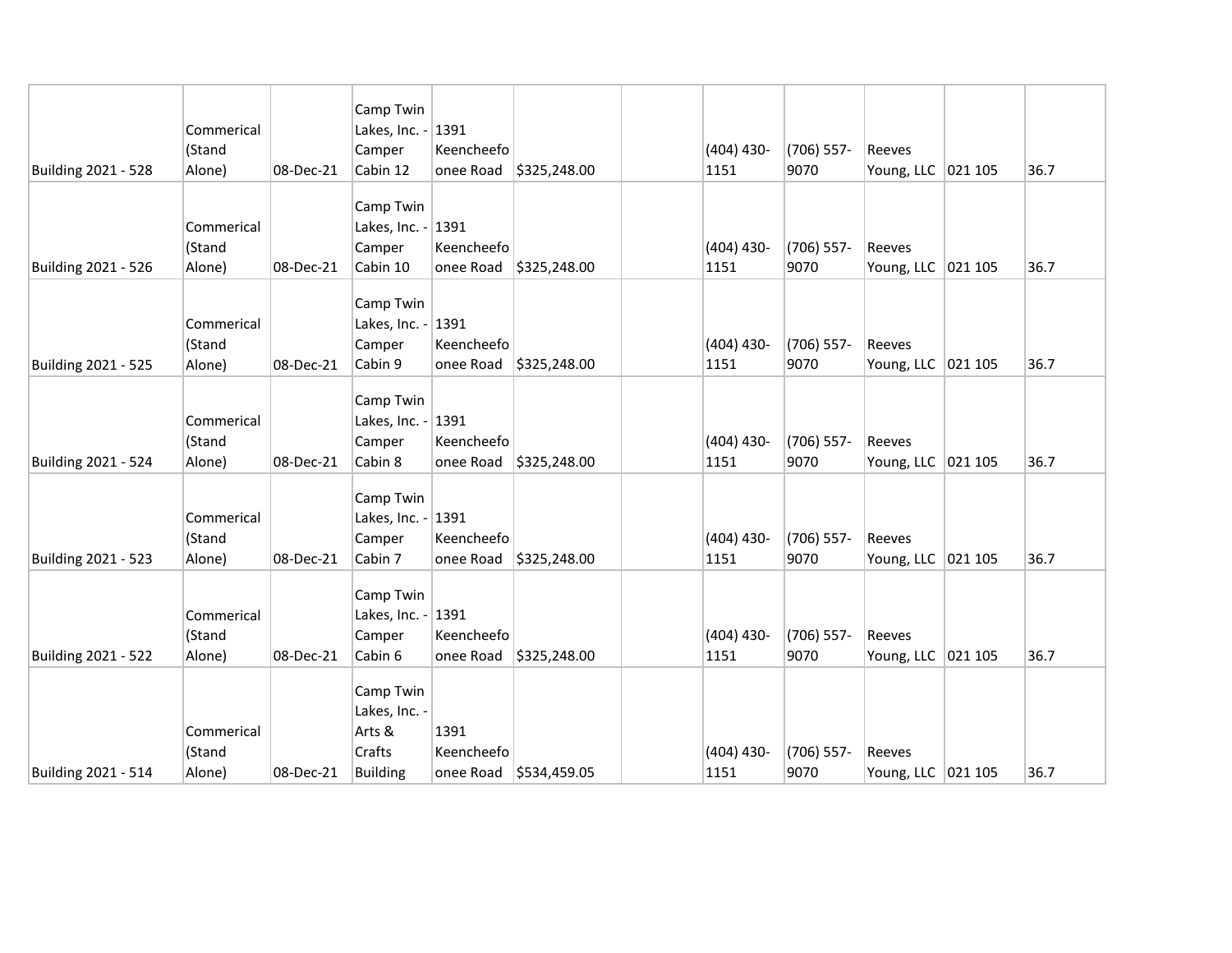|                            |            |           | Camp Twin          |                          |                        |                      |                      |                      |      |
|----------------------------|------------|-----------|--------------------|--------------------------|------------------------|----------------------|----------------------|----------------------|------|
|                            | Commerical |           | Lakes, Inc. -      | 1391                     |                        |                      |                      |                      |      |
|                            | (Stand     |           | Camper             | Keencheefo               |                        | $(404)$ 430-         | $(706)$ 557-         | Reeves               |      |
| Building 2021 - 521        | Alone)     | 08-Dec-21 | Cabin 5            | onee Road                | \$325,248.00           | 1151                 | 9070                 | Young, LLC   021 105 | 36.7 |
|                            |            |           |                    |                          |                        |                      |                      |                      |      |
|                            |            |           | Camp Twin          |                          |                        |                      |                      |                      |      |
|                            | Commerical |           | Lakes, Inc. - 1391 |                          |                        |                      |                      |                      |      |
|                            | (Stand     |           | Medical            | Keencheefo               |                        | $(404)$ 430-         | $(706)$ 557-<br>9070 | Reeves               |      |
| Building 2021 - 511        | Alone)     | 08-Dec-21 | Clinic             | onee Road                | \$587,760.40           | 1151                 |                      | Young, LLC   021 105 | 36.7 |
|                            |            |           | Camp Twin          |                          |                        |                      |                      |                      |      |
|                            | Commerical |           | Lakes, Inc. - 1391 |                          |                        |                      |                      |                      |      |
|                            | (Stand     |           | Camper             | Keencheefo               |                        | $(404)$ 430-         | $(706)$ 557-         | Reeves               |      |
| Building 2021 - 520        | Alone)     | 08-Dec-21 | Cabin 4            | onee Road                | \$325,248.00           | 1151                 | 9070                 | Young, LLC 021 105   | 36.7 |
|                            |            |           |                    |                          |                        |                      |                      |                      |      |
|                            |            |           | Camp Twin          |                          |                        |                      |                      |                      |      |
|                            | Commerical |           | Lakes, Inc. -      | 1391                     |                        |                      |                      |                      |      |
|                            | (Stand     |           | Camper             | Keencheefo               |                        | $(404)$ 430-         | (706) 557-           | Reeves               |      |
| Building 2021 - 519        | Alone)     | 08-Dec-21 | Cabin 3            | onee Road                | \$325,248.00           | 1151                 | 9070                 | Young, LLC   021 105 | 36.7 |
|                            |            |           | Camp Twin          |                          |                        |                      |                      |                      |      |
|                            | Commerical |           | Lakes, Inc. - 1391 |                          |                        |                      |                      |                      |      |
|                            | (Stand     |           | Camper             | Keencheefo               |                        | $(404)$ 430-         | $(706)$ 557-         | <b>Reeves</b>        |      |
| Building 2021 - 518        | Alone)     | 08-Dec-21 | Cabin 2            | onee Road                | \$325,248.00           | 1151                 | 9070                 | Young, LLC   021 105 | 36.7 |
|                            |            |           |                    |                          |                        |                      |                      |                      |      |
|                            |            |           | Camp Twin          |                          |                        |                      |                      |                      |      |
|                            | Commerical |           | Lakes, Inc. - 1391 |                          |                        |                      |                      |                      |      |
| <b>Building 2021 - 517</b> | (Stand     |           | Camper<br>Cabin 1  | Keencheefo               | \$325,248.00           | $(404)$ 430-<br>1151 | $(706)$ 557-<br>9070 | Reeves               | 36.7 |
|                            | Alone)     | 08-Dec-21 |                    | onee Road                |                        |                      |                      | Young, LLC   021 105 |      |
|                            |            |           | Camp Twin          |                          |                        |                      |                      |                      |      |
|                            | Commerical |           | Lakes, Inc. -      | 1391                     |                        |                      |                      |                      |      |
|                            | (Stand     |           | Camper             | Keencheefo               |                        | $(404)$ 430-         | $(706)$ 557-         | Reeves               |      |
| Building 2021 - 535        | Alone)     | 08-Dec-21 | Cabin 19           | onee Road                | \$325,248.00           | 1151                 | 9070                 | Young, LLC 021 105   | 36.7 |
|                            |            |           |                    |                          |                        |                      |                      |                      |      |
|                            |            |           | Camp Twin          |                          |                        |                      |                      |                      |      |
|                            | Commerical |           | Lakes, Inc. - 1391 |                          |                        |                      |                      |                      |      |
|                            | (Stand     |           |                    | Staff Cabin   Keencheefo |                        | $(404)$ 430-         | (706) 557-<br>9070   | Reeves               |      |
| Building 2021 - 515        | Alone)     | 08-Dec-21 | $\mathbf{1}$       |                          | onee Road \$393,357.00 | 1151                 |                      | Young, LLC 021 105   | 36.7 |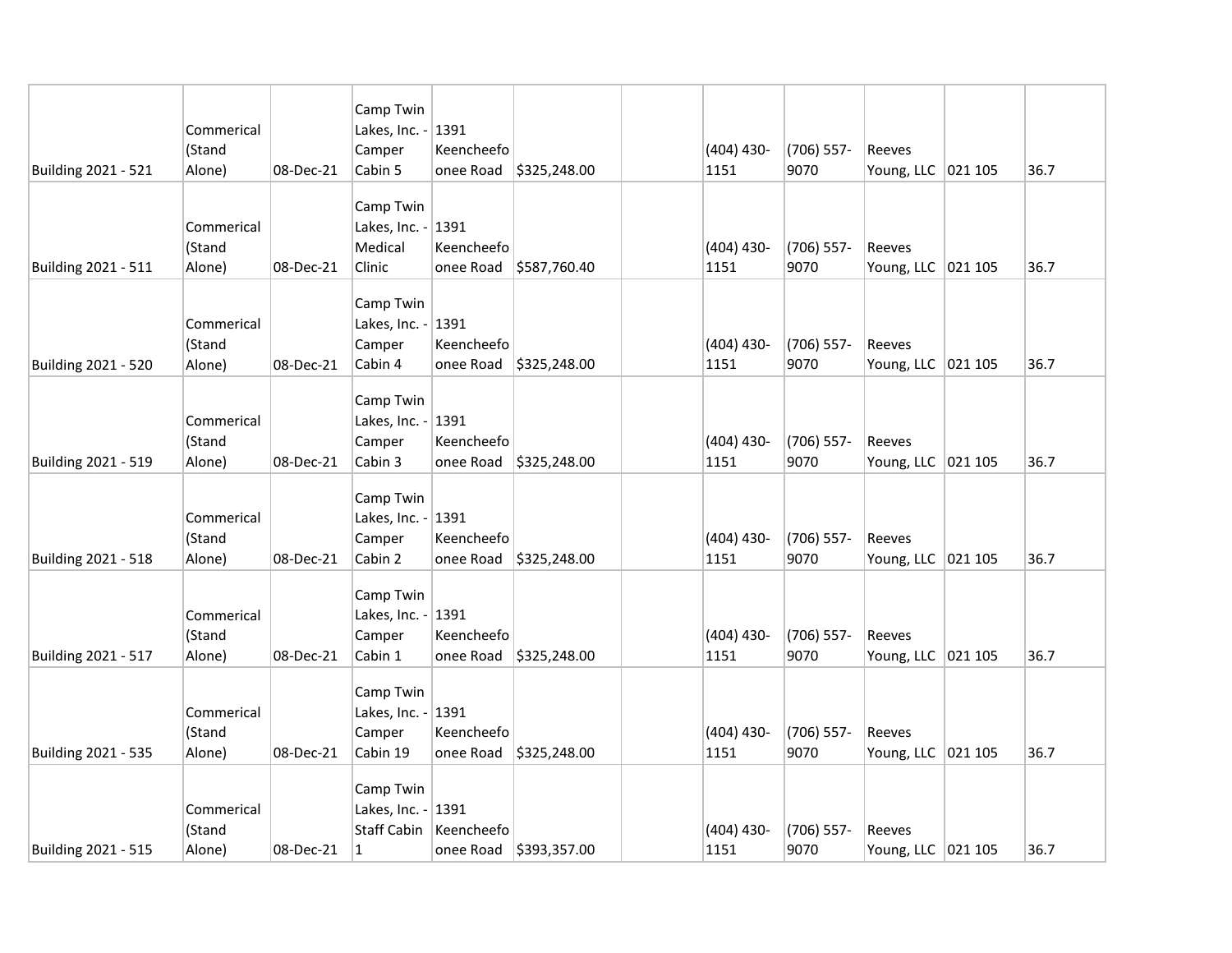|                     |                         |                   | Camp Twin<br>Lakes, Inc. - |                    |                          |           |               |               |                      |           |      |
|---------------------|-------------------------|-------------------|----------------------------|--------------------|--------------------------|-----------|---------------|---------------|----------------------|-----------|------|
|                     | Commerical              |                   | Creative                   | 1391               |                          |           |               |               |                      |           |      |
|                     | (Stand                  |                   | Arts                       | Keencheefo         |                          |           | $(404)$ 430-  | $(706)$ 557-  | Reeves               |           |      |
| Building 2021 - 513 | Alone)                  | 08-Dec-21         | <b>Building</b>            | onee Road          | \$496,565.40             |           | 1151          | 9070          | Young, LLC 021 105   |           | 36.7 |
|                     |                         |                   |                            |                    |                          |           |               |               |                      |           |      |
|                     |                         |                   | Camp Twin                  |                    |                          |           |               |               |                      |           |      |
|                     | Commerical              |                   | Lakes, Inc. -              | 1391               |                          |           |               |               |                      |           |      |
|                     | (Stand                  |                   | Medical                    | Keencheefo         |                          |           | $(404)$ 430-  | $(706)$ 557-  | Reeves               |           |      |
| Building 2021 - 512 | Alone)                  | 08-Dec-21         | housing                    | onee Road          | \$465,633.85             |           | 1151          | 9070          | Young, LLC   021 105 |           | 36.7 |
|                     |                         |                   |                            |                    |                          |           |               |               |                      |           |      |
|                     |                         |                   | Camp Twin                  |                    |                          |           |               |               |                      |           |      |
|                     | Commerical              |                   | Lakes, Inc. - 1391         |                    |                          |           |               |               |                      |           |      |
|                     | (Stand                  |                   | Camper                     | Keencheefo         |                          |           | $(404)$ 430-  | (706) 557-    | Reeves               |           |      |
| Building 2021 - 529 | Alone)                  | 08-Dec-21         | Cabin 13                   |                    | onee Road   \$325,248.00 |           | 1151          | 9070          | Young, LLC 021 105   |           | 36.7 |
|                     | Residential             |                   |                            |                    |                          |           |               |               |                      |           |      |
|                     | (Single                 |                   |                            |                    |                          |           |               |               |                      |           |      |
|                     | Family                  |                   | Gresham,                   | 1951 Parks         |                          |           |               | $(404)$ 557-  |                      |           |      |
| Building 2021 - 506 | Dwelling)               | 08-Dec-21         | Jesse                      | Mill Road          | \$200,000.00             |           |               | 5452          | Owner                | 051 084A  |      |
|                     | Residential             |                   |                            |                    |                          |           |               |               | Singbao              |           |      |
|                     | (Accessory              |                   | McAbee,                    | Keencheefo         |                          |           | $(356) 036 -$ | $(323) 603 -$ | Tent Co.             |           |      |
| Building 2021 - 505 | Building)               | 08-Dec-21         | Phillip                    | onee Road          | \$14,000.00              | Specialty | 4974          | 9458          | Ltd.                 | 021 102AA |      |
|                     | Residential             |                   |                            |                    |                          |           |               |               | Cardinal             |           |      |
|                     | (Accessory              |                   | Richardson, 2901 Fears     |                    |                          |           | $(678)$ 963-  | $(678) 898 -$ | Constructio          |           |      |
| Building 2021 - 504 | Building)               | 08-Dec-21         | Steven T<br>Purebuilt      | Road               | \$26,586.00              |           | 8227          | 6520          | n                    | 030 004G  |      |
|                     |                         |                   | Homes -                    |                    |                          |           |               |               |                      |           |      |
|                     | Land                    |                   | Graham                     | 1030               |                          |           | (770) 652-    | (706) 474-    | Conner               |           |      |
| Building 2021 - 380 | Disturbance             | $ 08 - Dec - 21 $ | Ridge                      | Adelaide Dr \$0.00 |                          |           | 3463          | 2291          | Grading              | 028 003Q  | .07  |
|                     |                         |                   | Purebuilt                  |                    |                          |           |               |               |                      |           |      |
|                     |                         |                   | Homes -                    |                    |                          |           |               |               |                      |           |      |
|                     | Land                    |                   | Graham                     | 1070               |                          |           | (770) 652-    | (706) 474-    | Conner               |           |      |
| Building 2021 - 379 | Disturbance             | 08-Dec-21         | Ridge                      | Graham Dr          | \$0.00                   |           | 3463          | 2291          | Grading              | 028 003J  | .65  |
|                     |                         |                   | Purebuilt                  |                    |                          |           |               |               |                      |           |      |
|                     |                         |                   | Homes -                    |                    |                          |           |               |               |                      |           |      |
|                     | Land                    |                   | Graham                     | 1090               |                          |           | (770) 652-    | (706) 474-    | Conner               |           |      |
| Building 2021 - 378 | Disturbance   08-Dec-21 |                   | Ridge                      | Graham Dr $ $0.00$ |                          |           | 3463          | 2291          | Grading              | 028 003L  | .65  |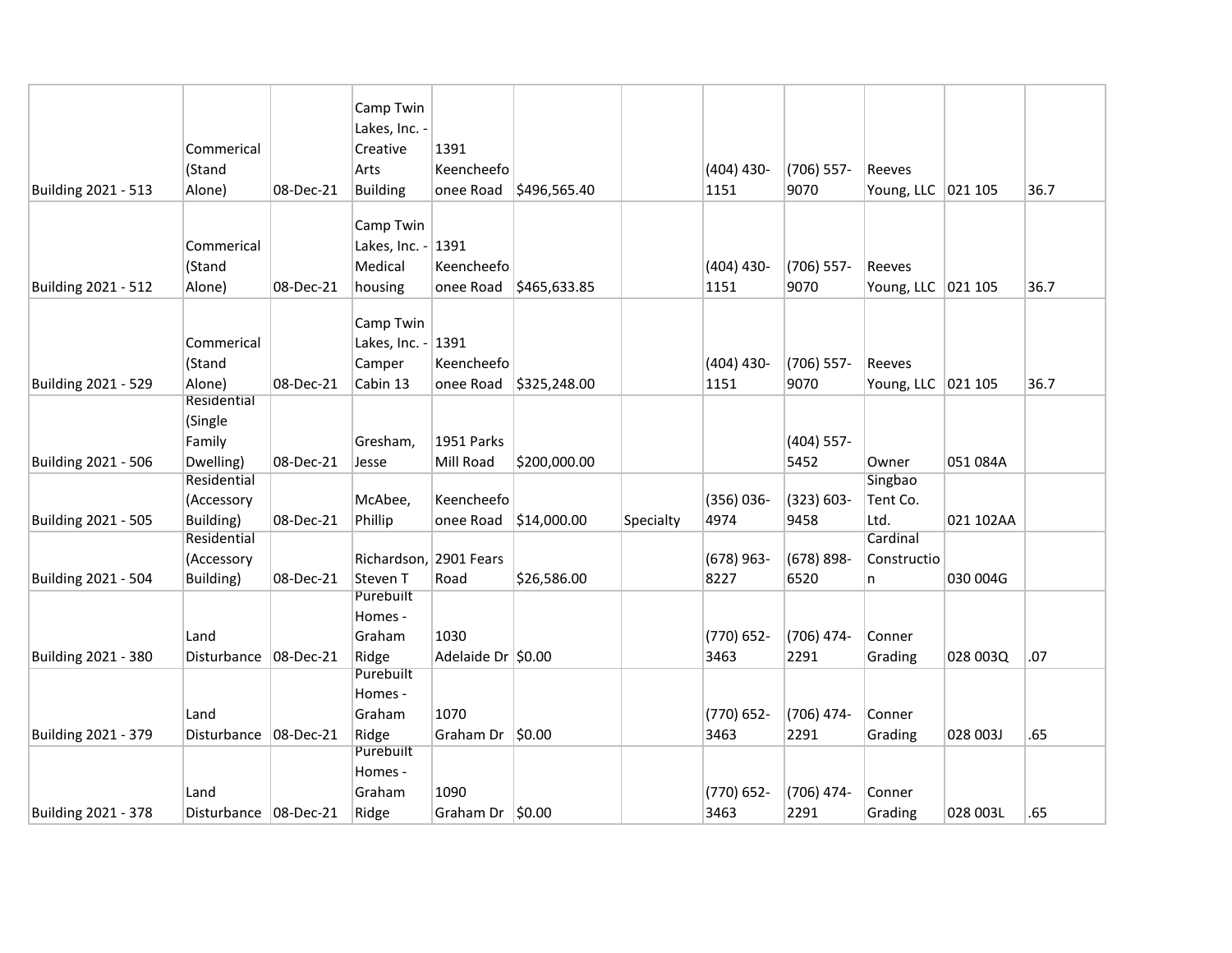| Building 2021 - 534 | Commerical<br>(Stand<br>Alone)                | 08-Dec-21 | Camp Twin<br>Lakes, Inc. - 1391<br>Camper<br>Cabin 18 | Keencheefo<br>onee Road       | \$325,248.00           | $(404)$ 430-<br>1151 | $(706)$ 557-<br>9070  | Reeves<br>Young, LLC   021 105 |               | 36.7 |
|---------------------|-----------------------------------------------|-----------|-------------------------------------------------------|-------------------------------|------------------------|----------------------|-----------------------|--------------------------------|---------------|------|
| Building 2021 - 531 | Commerical<br>(Stand<br>Alone)                | 08-Dec-21 | Camp Twin<br>Lakes, Inc. - 1391<br>Camper<br>Cabin 15 | Keencheefo                    | onee Road \$325,248.00 | $(404)$ 430-<br>1151 | $(706)$ 557-<br>9070  | Reeves<br>Young, LLC 021 105   |               | 36.7 |
| Building 2021 - 532 | Commerical<br>(Stand<br>Alone)                | 08-Dec-21 | Camp Twin<br>Lakes, Inc. - 1391<br>Camper<br>Cabin 16 | Keencheefo                    | onee Road \$325,248.00 | $(404)$ 430-<br>1151 | $(706)$ 557-<br>9070  | Reeves<br>Young, LLC   021 105 |               | 36.7 |
| Building 2021 - 536 | Commerical<br>(Stand<br>Alone)                | 08-Dec-21 | Camp Twin<br>Lakes, Inc. - 1391<br>Camper<br>Cabin 20 | Keencheefo                    | onee Road \$325,248.00 | $(404)$ 430-<br>1151 | $(706)$ 557-<br>9070  | Reeves<br>Young, LLC   021 105 |               | 36.7 |
| Building 2021 - 507 | Residential<br>(Accessory<br>Building)        | 08-Dec-21 | Mayhall,<br>Daniel                                    | 3700 Davis<br>Academy<br>Road | \$34,349.69            |                      | $(678) 618 -$<br>5357 | Owner                          | 021 021B      |      |
| Building 2021 - 533 | Commerical<br>(Stand<br>Alone)                | 08-Dec-21 | Camp Twin<br>Lakes, Inc. - 1391<br>Camper<br>Cabin 17 | Keencheefo<br>onee Road       | \$325,248.00           | $(404)$ 430-<br>1151 | $(706)$ 557-<br>9070  | Reeves<br>Young, LLC 021 105   |               | 36.7 |
| Building 2021 - 537 | Residential<br>(Single<br>Family<br>Dwelling) | 09-Dec-21 | Ocegueda,<br>Jesus                                    | Fairplay<br>Road Lot 3        | \$350,000.00           |                      | (706) 819-<br>9436    | Owner                          | 010 012C      |      |
| Building 2021 - 538 | Residential<br>(Single<br>Family<br>Dwelling) | 09-Dec-21 | Crabbe,<br>Jeremy                                     | 1590<br>Mission<br>Road       | \$400,000.00           |                      | (770) 363-<br>7725    | Owner                          | 046C 001M < 1 |      |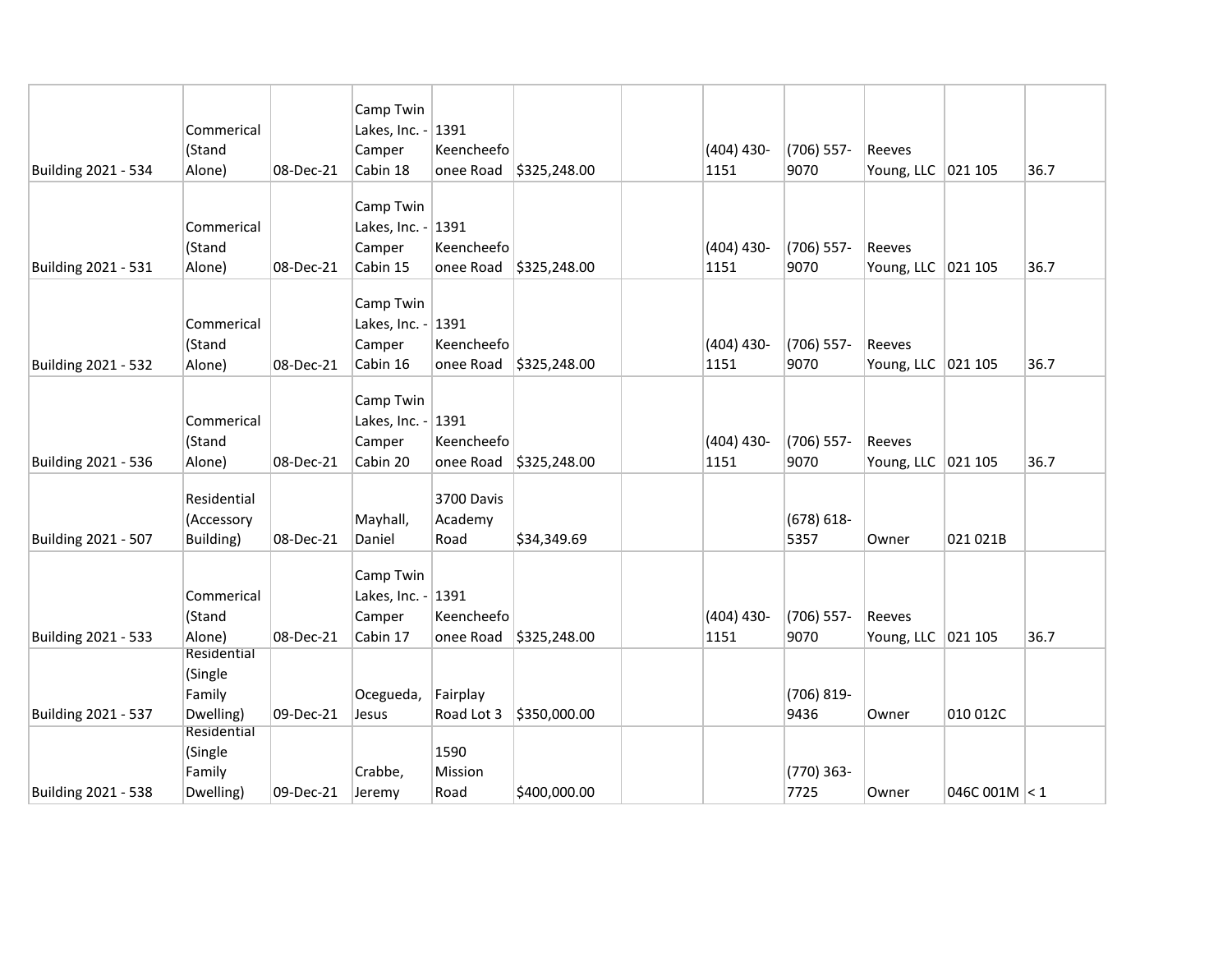|                            |                          |              | Von        | 1050                                 |              |               |               |                    |           |      |
|----------------------------|--------------------------|--------------|------------|--------------------------------------|--------------|---------------|---------------|--------------------|-----------|------|
|                            | Residential              |              | Goeben,    | Apalachee                            |              | $(770) 653 -$ | (850) 933-    | Sean               |           |      |
| Building 2021 - 540        | (Deck)                   | 10-Dec-21    | Larry      | Woods Trail \$2,500.00               |              | 6708          | 9685          | McMahon            | 051C 017  |      |
|                            |                          |              |            |                                      |              |               |               |                    |           |      |
|                            | Land                     |              | Winkler,   | 1131 White                           |              |               | (770) 712-    | Whites             |           |      |
| Building 2021 - 542        | Disturbance   13-Dec-21  |              | Samuel     | Oak Way                              | \$0.00       |               | 4519          | Pools              | 006C 009  |      |
|                            | Residential              |              | Masters,   | 1401                                 |              |               |               |                    |           |      |
|                            | (Accessory               |              | Samuel G.  | Fieldcrest                           |              |               | (770) 241-    |                    |           |      |
| Building 2021 - 541        | Building)                | 13-Dec-21    | Jr.        | Ct                                   | \$75,000.00  |               | 9614          | Owner              | 044 065   |      |
|                            |                          |              |            |                                      |              |               |               |                    |           |      |
|                            | Residential              |              |            |                                      |              |               |               |                    |           |      |
|                            | (Wheel Chair             |              | Zink,      | 1381                                 |              |               | $(573) 261 -$ |                    |           |      |
| <b>Building 2021 - 543</b> | Ramp)<br>Residential     | 15-Dec-21    | Melody     | Mission Rd                           | \$1,900.00   |               | 1805          | Owner<br>Rockin' L | 046 084C  |      |
|                            | (Single                  |              | Rockin' L  |                                      |              |               |               | Home, LLC -        |           |      |
|                            |                          |              |            |                                      |              |               |               | Daniel             |           |      |
|                            | Family                   |              | Holdings,  | <b>Bostwick</b>                      |              | $(770)$ 361-  | $(770)$ 361-  |                    |           |      |
| Building 2021 - 544        | Dwelling)                | 15-Dec-21    | LLC        | Hwy<br>Hawthorne                     | \$250,000.00 | 5774          | 5774          | Lucious            | 008 082CB |      |
|                            |                          |              | Madison    | Circle                               |              |               |               | DR Horton-         |           |      |
|                            | Land                     |              | Lakes Ph 1 | Lots 1-5, 7-                         |              | (470) 623-    | (470) 259-    | contact-           |           |      |
| Building 2021 - 545        | Disturbance              | $16$ -Dec-21 | <b>5B</b>  | 15, 26-36                            | \$14,820.00  | 8004          | 2843          | Earl Lyons         |           | 4.94 |
|                            |                          |              |            |                                      |              |               |               |                    |           |      |
|                            | Residential              |              |            | 1180                                 |              | (770) 833-    | $(770) 560 -$ | Oconee             |           |      |
| Building 2021 - 546        | (Boatlift)               | 17-Dec-21    |            | Burtz, John Sailview Dr. \$16,000.00 |              | 0514          | 5185          | <b>Boatlifts</b>   | 065C 011  |      |
|                            | Residential              |              |            |                                      |              |               |               |                    |           |      |
|                            | (Single                  |              | Hamby,     |                                      |              |               |               |                    |           |      |
|                            | Family                   |              | Scott &    | Brownwoo                             |              |               | (678) 449-    |                    |           |      |
| Building 2021 - 547        | Dwelling)                | 17-Dec-21    | Jami       | d Road                               | \$450,000.00 |               | 4358          | Owner              | 021 097C  |      |
|                            |                          |              |            |                                      |              |               |               | Ericsson,          |           |      |
|                            |                          |              |            |                                      |              |               |               |                    |           |      |
|                            |                          |              |            |                                      |              |               |               | $Inc-$             |           |      |
|                            | Transmission             |              |            | 1100                                 |              |               |               | Deanna             |           |      |
|                            | Tower                    |              | T-Mobile   | Morris                               |              | $(404)$ 375-  |               | Hadnot 205-        |           |      |
| Building 2021 - 548        | (Upgrade)<br>Residential | 20-Dec-21    | 874792     | Road                                 | \$40,800.00  | 2207          |               | 909-2020           | 035 016   |      |
|                            | (Accessory               |              |            | 1301 High                            |              |               |               |                    |           |      |
|                            | Dwelling-                |              | Blackburn, | Shoals                               |              |               | (770) 241-    |                    |           |      |
|                            |                          | 21-Dec-21    |            | Road                                 |              |               | 1640          |                    | 002 033   |      |
| Building 2021 - 551        | lean to's)               |              | Tom        |                                      | \$5,000.00   |               |               | Owner              |           |      |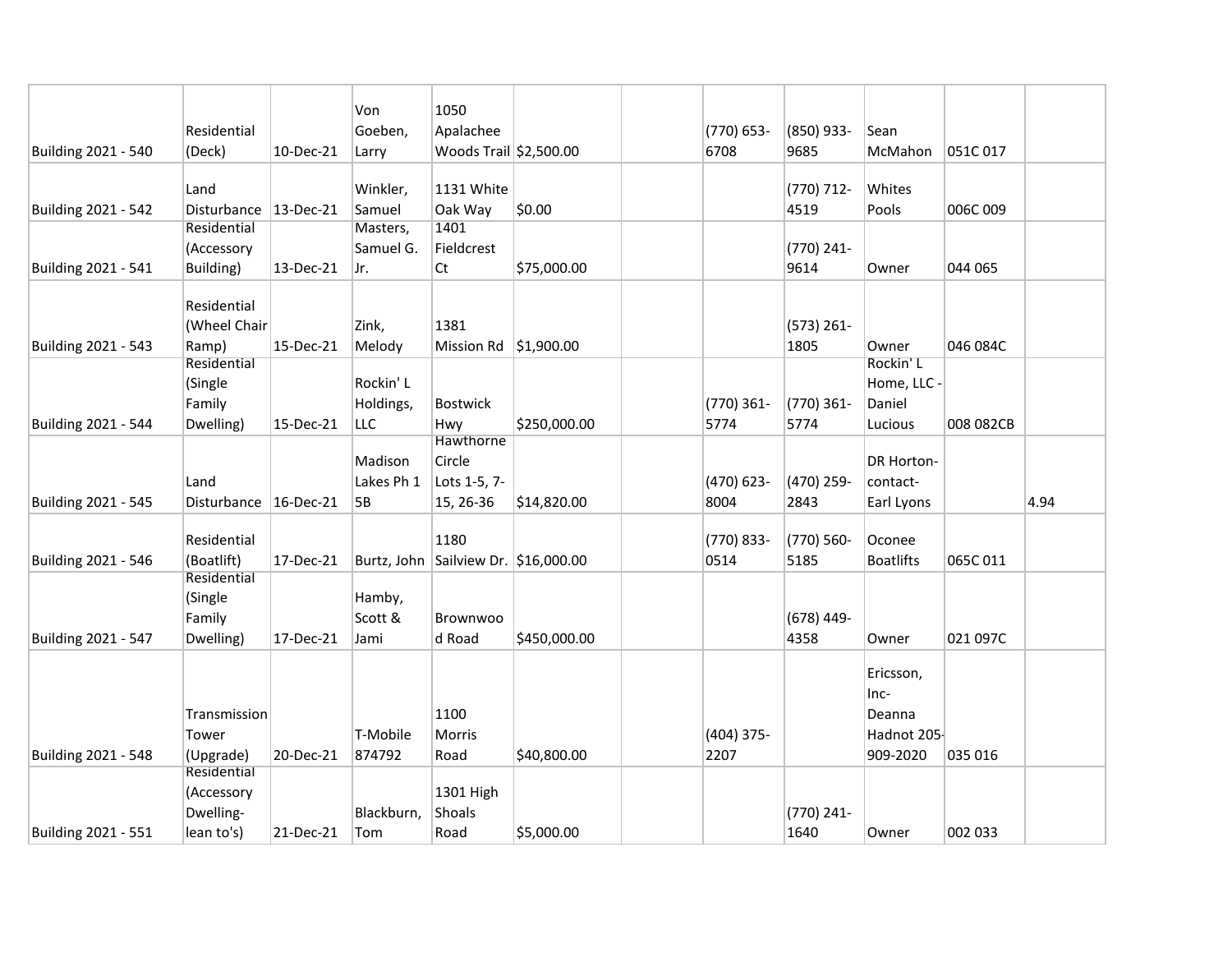|                     | Residential           |           |                    | 1520                  |              |             |               |               |                       |          |      |
|---------------------|-----------------------|-----------|--------------------|-----------------------|--------------|-------------|---------------|---------------|-----------------------|----------|------|
|                     | (Accessory            |           | Huff,              | Shepherd              |              |             | $(888) 625 -$ | $(706)$ 474-  | Southeaste            |          |      |
| Building 2021 - 552 | Building)             | 21-Dec-21 | Michael            | Road                  | \$5,000.00   |             | 7909          | 2666          | rn Buildings 018 022  |          |      |
|                     |                       |           |                    | 1140                  |              |             |               |               |                       |          |      |
|                     | Land                  |           | Gregory,           | MacFaddin             |              |             | $(678)$ 414-  | (940) 704-    |                       |          |      |
| Building 2021 - 554 | Disturbance 21-Dec-21 |           | Marcus             | Ln                    | \$0.00       |             | 5794          | 9710          | Joe Schmitt   032 034 |          | 3    |
|                     |                       |           |                    |                       |              |             |               |               | Oconee                |          |      |
|                     |                       |           |                    |                       |              |             |               |               | Boatlifts -           |          |      |
|                     | Residential           |           | Menke,             | 1440 Wood             |              |             | (770) 833-    | (478) 957-    | <b>Brian</b>          |          |      |
| Building 2021 - 550 | (Dock)                | 21-Dec-21 | James              | Road                  | \$24,000.00  |             | 0514          | 7521          | Adamo                 | 065 074B |      |
|                     |                       |           |                    |                       |              |             |               |               | SteelCo               |          |      |
|                     | Land                  |           | ACE                | Eatonton              |              |             | $(678)$ 212-  | (770) 356-    | Buildings,            |          |      |
| Building 2021 - 549 | Disturbance 21-Dec-21 |           | Hardware           | Highway               | \$0.00       |             | 2190          | 2160          | Inc.                  | 046-005B | 3.24 |
|                     |                       |           |                    |                       |              |             |               |               |                       |          |      |
|                     | Land                  |           |                    | <b>High Shoals</b>    |              |             | (678) 920-    | $(678) 858 -$ | Derek                 |          |      |
| Building 2021 - 553 | Disturbance 21-Dec-21 |           | Wall, Marty Road   |                       | \$0.00       |             | 3786          | 9635          | Connley               | 001 030  | 3.50 |
|                     | Residential           |           | Wall,              |                       |              |             |               |               |                       |          |      |
|                     | (Accessory            |           | Martin-            | <b>High Shoals</b>    |              |             |               | $(678) 858 -$ |                       |          |      |
| Building 2021 - 557 | Building)             | 29-Dec-21 | Shop               | Road                  | \$34,000.00  |             |               | 9635          | Owner                 | 001 030  |      |
|                     | Residential           |           |                    |                       |              |             |               |               |                       |          |      |
|                     | (Single               |           |                    |                       |              |             |               |               |                       |          |      |
|                     | Family                |           | Wall,              | <b>High Shoals</b>    |              |             |               | $(678) 858 -$ |                       |          |      |
| Building 2021 - 555 | Dwelling)             | 29-Dec-21 | Martin             | Road                  | \$350,000.00 | Owner       |               | 9635          | Owner                 | 001 030  |      |
|                     | Residential           |           | Wall,              |                       |              |             |               |               |                       |          |      |
|                     | (Accessory            |           | Martin-            | <b>High Shoals</b>    |              |             |               | $(678) 858 -$ |                       |          |      |
| Building 2021 - 556 | Building)             | 29-Dec-21 | Barn               | Road                  | \$30,000.00  |             |               | 9635          | Owner<br>John M.      | 001 030  |      |
|                     |                       |           |                    |                       |              |             |               |               | Lindsey-              |          |      |
|                     | Residential           |           |                    | 1726                  |              |             |               |               | JML                   |          |      |
|                     | (Addition &           |           |                    | Hernandez, Hestertown |              |             | $(706) 818 -$ |               | Constructio           |          |      |
|                     |                       |           |                    |                       |              |             |               |               |                       |          |      |
| Building 2021 - 559 | Remodel)              | 30-Dec-21 | Carlos             | Road<br>1051          | \$40,000.00  | Residential | 0862          |               | n                     | 010 015B |      |
|                     | Residential           |           |                    | Creekwood             |              |             |               | $(404)$ 202-  |                       |          |      |
| Building 2021 - 558 | (Remodel)             | 30-Dec-21 | Erwin, Beth Circle |                       | \$7,000.00   |             |               | 6950          | Owner                 | 046C 325 |      |
|                     |                       |           |                    |                       |              |             |               |               |                       |          |      |

Driveway

|                      | <b>Driveway</b> |                    | l Proiect     | <b>IProject</b> | <b>I</b> Contractor | <b>Contractor</b> | 10wner        |
|----------------------|-----------------|--------------------|---------------|-----------------|---------------------|-------------------|---------------|
| <b>Permit Number</b> | Fype            | <b>Ilssue Date</b> | <b>I</b> Name | <b>Address</b>  | <b>I</b> Name       | <b>Phone</b>      | <b>IPhone</b> |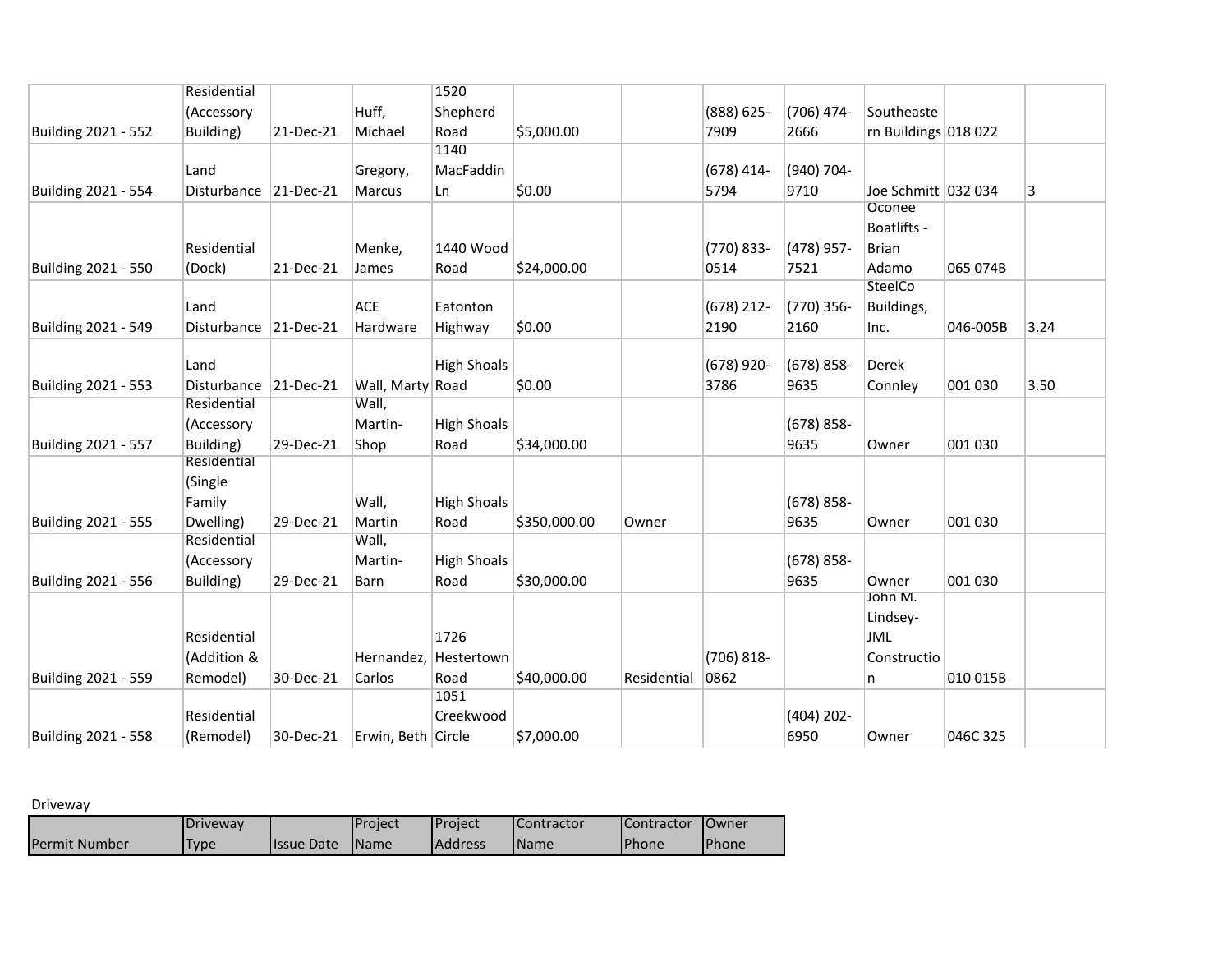|                     |             |           |                   | 1101         |              |            |
|---------------------|-------------|-----------|-------------------|--------------|--------------|------------|
|                     |             |           | <b>DR Horton-</b> | Clubhouse    | D.R. Horton, | (404) 935- |
| Driveway 2021 - 084 | Residential | 06-Dec-21 | Lot 1             | <b>Drive</b> | Inc.         | 8049       |
|                     |             |           |                   | 1091         |              |            |
|                     |             |           | <b>DR Horton-</b> | Clubhouse    | D.R. Horton, | (404) 935- |
| Driveway 2021 - 085 | Residential | 06-Dec-21 | Lot 2             | Dr           | Inc.         | 8049       |
|                     |             |           |                   | 1081         |              |            |
|                     |             |           | DR Horton-        | Clubhouse    | D.R. Horton, | (404) 935- |
| Driveway 2021 - 086 | Residential | 06-Dec-21 | Lot 3             | <b>Drive</b> | Inc.         | 8049       |
|                     |             |           |                   | 1071         |              |            |
|                     |             |           | <b>DR Horton-</b> | Clubhouse    | D.R. Horton, | (404) 935- |
| Driveway 2021 - 087 | Residential | 06-Dec-21 | Lot 4             | <b>Drive</b> | Inc.         | 8049       |
|                     |             |           |                   | 1061         |              |            |
|                     |             |           | Madison           | Clubhouse    | D.R. Horton, | (404) 935- |
| Driveway 2021 - 088 | Residential | 06-Dec-21 | Lakes Lot 5       | <b>Drive</b> | Inc.         | 8049       |
|                     |             |           |                   | 1051         |              |            |
|                     |             |           | <b>DR Horton-</b> | Clubhouse    | D.R. Horton, | (404) 935- |
| Driveway 2021 - 089 | Residential | 06-Dec-21 | Lot 6             | Drive        | Inc.         | 8049       |
|                     |             |           |                   | 1041         |              |            |
|                     |             |           | DR Horton-        | Clubhouse    | D.R. Horton, | (404) 935- |
| Driveway 2021 - 090 | Residential | 06-Dec-21 | Lot 7             | <b>Drive</b> | Inc.         | 8049       |
|                     |             |           |                   | 1031         |              |            |
|                     |             |           | <b>DR Horton-</b> | Clubhouse    | D.R. Horton, | (404) 935- |
| Driveway 2021 - 091 | Residential | 06-Dec-21 | Lot 8             | Drive        | Inc.         | 8049       |
|                     |             |           |                   | 1021         |              |            |
|                     |             |           | DR Horton-        | Clubhouse    | D.R. Horton, | (404) 935- |
| Driveway 2021 - 092 | Residential | 06-Dec-21 | Lot 9             | <b>Drive</b> | Inc.         | 8049       |
|                     |             |           |                   | 1011         |              |            |
|                     |             |           | <b>DR Horton-</b> | Clubhouse    | D.R. Horton, | (404) 935- |
| Driveway 2021 - 093 | Residential | 06-Dec-21 | Lot 10            | Drive        | Inc.         | 8049       |
|                     |             |           | Madison           | 1001         |              |            |
|                     |             |           | Lakes Lot         | Clubhouse    | D.R. Horton, | (404) 935- |
| Driveway 2021 - 094 | Residential | 06-Dec-21 | 11                | <b>Drive</b> | Inc.         | 8049       |
|                     |             |           |                   | 1000         |              |            |
|                     |             |           | <b>DR Horton-</b> | Clubhouse    | D.R. Horton, | (404) 935- |
| Driveway 2021 - 095 | Residential | 06-Dec-21 | Lot 12            | Drive        | Inc.         | 8049       |
|                     |             |           |                   | 1010         |              |            |
|                     |             |           | DR Horton-        | Clubhouse    | D.R. Horton, | (404) 935- |
| Driveway 2021 - 096 | Residential | 06-Dec-21 | Lot 13            | Drive        | Inc.         | 8049       |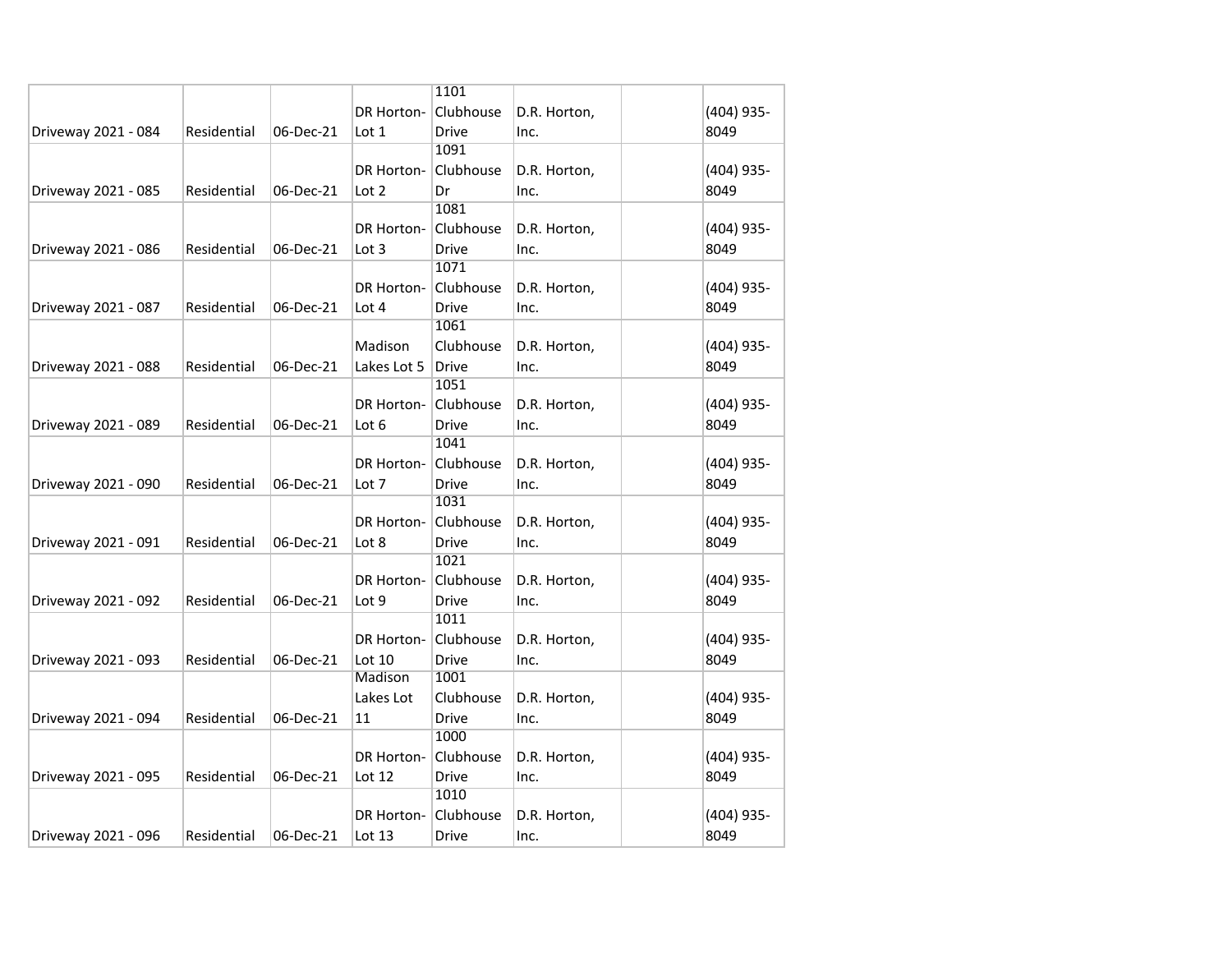|                     |             |           |            | 1020         |              |               |
|---------------------|-------------|-----------|------------|--------------|--------------|---------------|
|                     |             |           | DR Horton- | Clubhouse    | D.R. Horton, | $(404)$ 935-  |
| Driveway 2021 - 097 | Residential | 06-Dec-21 | Lot $14$   | Drive        | Inc.         | 8049          |
|                     |             |           |            | 1030         |              |               |
|                     |             |           | DR Horton- | Clubhouse    | D.R. Horton, | $(404)$ 935-  |
| Driveway 2021 - 098 | Residential | 06-Dec-21 | Lot $15$   | Drive        | Inc.         | 8049          |
|                     |             |           |            | 1040         |              |               |
|                     |             |           | DR Horton- | Clubhouse    | D.R. Horton, | $(404)$ 935-  |
| Driveway 2021 - 099 | Residential | 06-Dec-21 | Lot $16$   | Dr           | Inc.         | 8049          |
|                     |             |           | Howell,    |              |              |               |
|                     |             |           | John       | Sandy        |              | $(404)$ 456-  |
| Driveway 2021 - 101 | Residential | 07-Dec-21 | Dennis     | Creek Road I | Owner        | 9815          |
|                     |             |           | Ocegueda,  | Fairplay     |              | $(706) 819 -$ |
| Driveway 2021 - 102 | Residential | 09-Dec-21 | Jesus      | Road Lot 3   | Owner        | 9436          |
|                     |             |           | Mathis,    | Walker       |              | $(770)$ 335-  |
| Driveway 2021 - 103 | Residential | 14-Dec-21 | David      | Road         | Landcare     | 9545          |

# Electric

|                      | Electrical          |                   |             |                |                     |            |            |
|----------------------|---------------------|-------------------|-------------|----------------|---------------------|------------|------------|
|                      | <b>Construction</b> |                   | Project     | Project        |                     | Contractor | Owner      |
| <b>Permit Number</b> | <b>Type</b>         | <b>Issue Date</b> | <b>Name</b> | <b>Address</b> | Contractor          | Phone      | Phone      |
|                      |                     |                   |             | 2300           |                     |            |            |
|                      | Additional          |                   | Chandler,   | Hardeman       |                     |            | 706-818-   |
| Electric 2021 - 317  | <b>Circuits</b>     | 01-Dec-21         | Jeff        | Mill Rd        | Owner               |            | 8133       |
|                      |                     |                   | Green River |                |                     |            |            |
|                      |                     |                   |             |                |                     |            |            |
|                      | <b>New</b>          |                   | Builders-   | 1151 White     | Champion            | 770-769-   |            |
| Electric 2021 - 318  | Installation        | 02-Dec-21         | Lot $11$    | Oak Way        | Electric            | 0207       |            |
|                      |                     |                   |             | 1121           |                     |            |            |
|                      | Additional          |                   | Jarrett,    | Lawrence       |                     | 404-844-   | (770) 312- |
| Electric 2021 - 319  | <b>Circuits</b>     | 03-Dec-21         | Brian       | Drive          | Jeff Heisley        | 8425       | 5848       |
|                      |                     |                   |             | 1040           |                     |            |            |
|                      | <b>New</b>          |                   | Smith,      | Brownwoo       | <b>Chris Peters</b> | 706-467-   |            |
| Electric 2021 - 320  | Installation        | 08-Dec-21         | Jonathan    | d Road         | Electric            | 3270       |            |
|                      |                     |                   |             | 1040           |                     |            |            |
|                      | <b>New</b>          |                   | Smith,      | Brownwoo       | <b>Chris Peters</b> | 706-467-   |            |
| Electric 2021 - 321  | Installation        | 08-Dec-21         | Jonathan    | d Road         | Electric            | 3270       |            |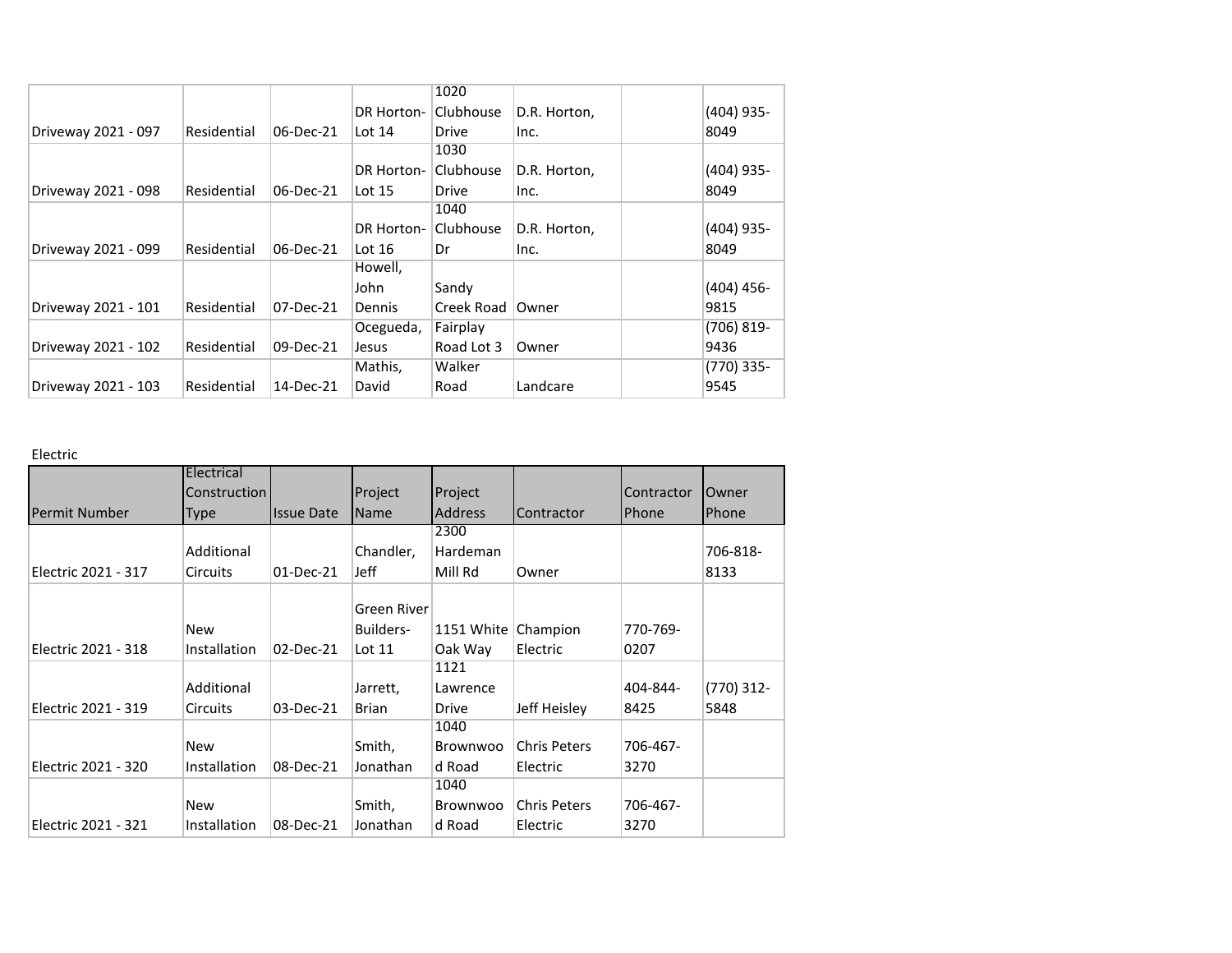|                     | <b>New</b>   |           | Gibson,               |                   | 1160 White Vision Electric, | 470-781- |               |
|---------------------|--------------|-----------|-----------------------|-------------------|-----------------------------|----------|---------------|
| Electric 2021 - 322 | Installation | 08-Dec-21 | Thom                  | Oak Way           | LLC                         | 5411     |               |
|                     |              |           |                       | 1055              |                             |          |               |
|                     | New          |           | <b>DR Horton</b>      | Creekwood         |                             | 770-978- | (404) 935-    |
| Electric 2021 - 323 | Installation | 10-Dec-21 | Lot 23                | Circle            | L&M Electric Inc 2300       |          | 8049          |
|                     |              |           |                       | 1053              |                             |          |               |
|                     | New          |           | DR Horton-            | Creekwood         |                             | 770-978- | (404) 935-    |
| Electric 2021 - 324 | Installation | 10-Dec-21 | Lot 24                | Circle            | L&M Electric Inc 2300       |          | 8049          |
|                     |              |           |                       | 1035              |                             |          |               |
|                     | New          |           | DR Horton-            | Creekwood         |                             | 770-978- | (404) 935-    |
| Electric 2021 - 325 | Installation | 10-Dec-21 | Lot $33$              | Circle            | L&M Electric Inc 2300       |          | 8049          |
|                     |              |           |                       |                   |                             |          |               |
|                     | <b>New</b>   |           | Jones, Chris Durden   |                   | Haya & Hays                 | 404-379- | $(404) 886 -$ |
| Electric 2021 - 326 | Installation | 10-Dec-21 | and Teresa            | Road              | Electric                    | 5968     | 2368          |
|                     |              |           | Algin                 |                   |                             |          |               |
|                     | Service      |           | Properties            | 175 E Main        | Timothy                     | 770-527- | 770-616-      |
| Electric 2021 - 327 | Change       | 13-Dec-21 | LLC-                  | St.               | Prickett                    | 7947     | 4462          |
|                     |              |           |                       |                   |                             |          |               |
|                     | <b>New</b>   |           |                       | Parsonage         | Stover Electrical 770-905-  |          |               |
| Electric 2021 - 328 | Installation | 13-Dec-21 | Few                   | Road              | Services, Inc.              | 5081     |               |
|                     |              |           |                       |                   |                             |          |               |
|                     | <b>New</b>   |           | Gresham,              | <b>1951 Parks</b> | Lireworxs                   | 770-921- | $(404)$ 557-  |
| Electric 2021 - 329 | Installation | 13-Dec-21 | Jesse                 | Mill Road         | Contractors, Inc 0499       |          | 5452          |
|                     |              |           | Oconee                |                   |                             |          |               |
|                     | <b>New</b>   |           | Shores-Lot 2040 Heidi |                   | Stoddard                    | 404-379- | (706) 474-    |
| Electric 2021 - 330 | Installation | 14-Dec-21 | 81                    | Trail             | Electric                    | 5590     | 2291          |
|                     |              |           |                       | 1059              |                             |          |               |
|                     | <b>New</b>   |           | DR Horton-            | Creekwood         |                             | 770-978- | (404) 935-    |
| Electric 2021 - 331 | Installation | 14-Dec-21 | Lot 21                | Circle            | L&M Electric Inc 2300       |          | 8049          |
|                     |              |           |                       | 1043              |                             |          |               |
|                     | New          |           | DR Horton-            | Creekwood         |                             | 770-978- | (404) 935-    |
| Electric 2021 - 332 | Installation | 14-Dec-21 | Lot 29                | Circle            | L&M Electric Inc 2300       |          | 8049          |
|                     |              |           |                       | 1039              |                             |          |               |
|                     | New          |           | DR Horton-            | Creekwood         |                             | 770-978- | (404) 935-    |
| Electric 2021 - 333 | Installation | 14-Dec-21 | Lot 31                | Circle            | L&M Electric Inc 2300       |          | 8049          |
|                     |              |           |                       | 1037              |                             |          |               |
|                     | New          |           | DR Horton-            | Creekwood         |                             | 770-978- | (404) 935-    |
| Electric 2021 - 334 | Installation | 14-Dec-21 | Lot 32                | Circle            | L&M Electric Inc 2300       |          | 8049          |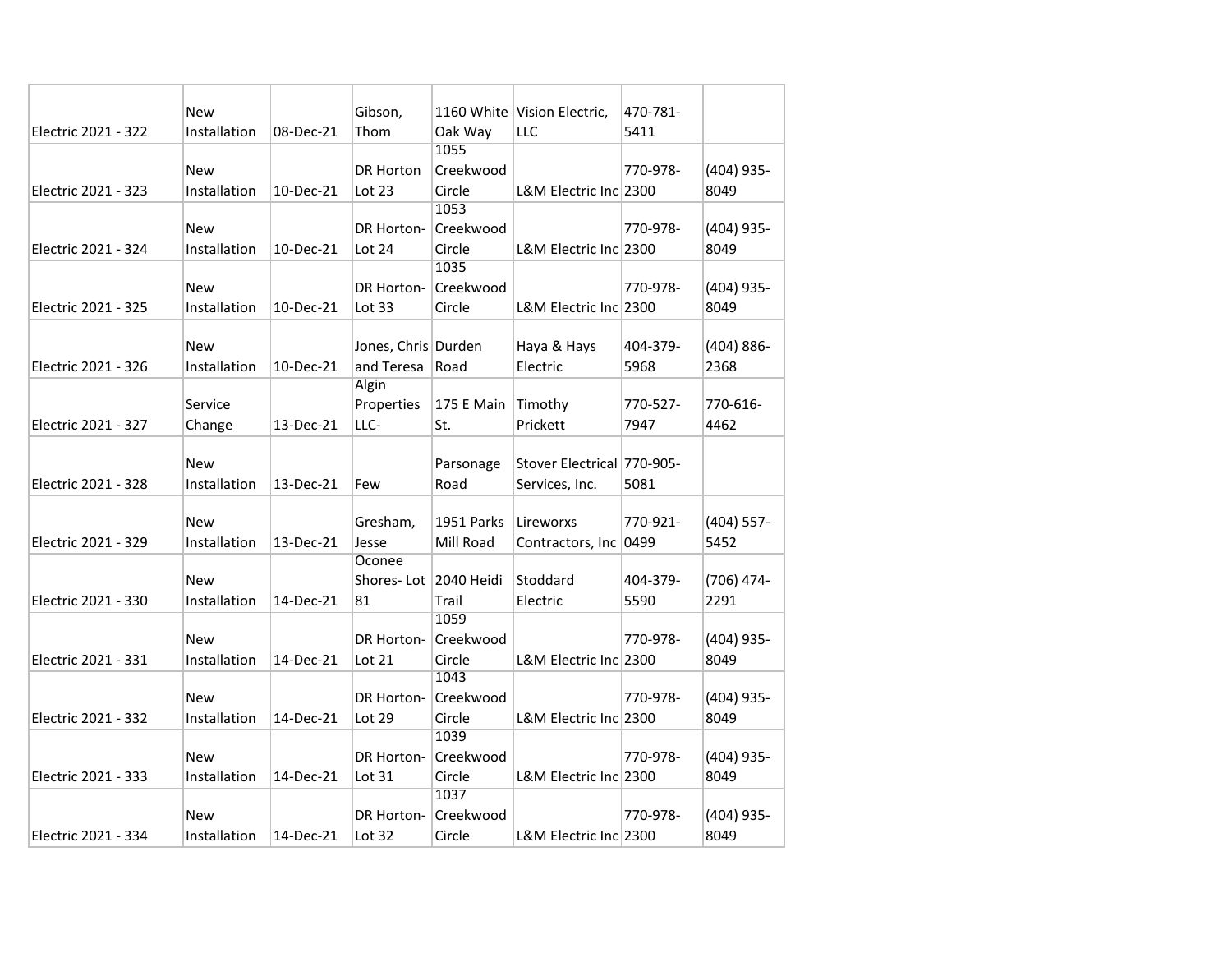|                     |              |           | Rockin' L                 |                         |                       |          |              |
|---------------------|--------------|-----------|---------------------------|-------------------------|-----------------------|----------|--------------|
|                     | <b>New</b>   |           | Holdings,                 | Bostwick                | Sommerer              |          | (770) 361-   |
| Electric 2021 - 335 | Installation | 15-Dec-21 | <b>LLC</b>                | Hwy                     | Electric Inc          |          | 5774         |
|                     |              |           |                           | 1063                    |                       |          |              |
|                     | <b>New</b>   |           | DR Horton-                | Creekwood               |                       | 770-978- | (404) 935-   |
| Electric 2021 - 336 | Installation | 16-Dec-21 | Lot 19                    | Circle                  | L&M Electric Inc 2300 |          | 8049         |
|                     |              |           |                           | 1053                    |                       |          |              |
|                     | <b>New</b>   |           | DR Horton-                | Creekwood               |                       | 770-978- | (404) 935-   |
| Electric 2021 - 337 | Installation | 16-Dec-21 | Lot 24                    | Circle                  | L&M Electric Inc 2300 |          | 8049         |
|                     |              |           | Madison                   | 1045                    |                       |          |              |
|                     | <b>New</b>   |           | Lakes Lot                 | Creekwood               |                       | 770-978- | (404) 935-   |
| Electric 2021 - 338 | Installation | 16-Dec-21 | 28                        | Circle                  | L&M Electric Inc 2300 |          | 8049         |
|                     |              |           |                           | 1043                    |                       |          |              |
|                     | <b>New</b>   |           | DR Horton-                | Creekwood               |                       | 770-978- | (404) 935-   |
| Electric 2021 - 339 | Installation | 16-Dec-21 | Lot 29                    | Circle                  | L&M Electric Inc 2300 |          | 8049         |
|                     |              |           |                           | 1041                    |                       |          |              |
|                     | <b>New</b>   |           | DR Horton-                | Creekwood               |                       | 770-978- | (404) 935-   |
| Electric 2021 - 340 | Installation | 16-Dec-21 | Lot 30                    | Circle                  | L&M Electric Inc 2300 |          | 8049         |
|                     |              |           |                           | 1025                    |                       |          |              |
|                     | New          |           | DR Horton-                | Creekwood               |                       | 770-978- | (404) 935-   |
| Electric 2021 - 341 | Installation | 16-Dec-21 | Lot 38                    | Circle                  | L&M Electric Inc 2300 |          | 8049         |
|                     |              |           |                           | 1090                    |                       |          |              |
|                     | New          |           |                           | DR Horton- Creekwood    |                       | 770-978- | (404) 935-   |
| Electric 2021 - 342 | Installation | 16-Dec-21 | Lot 50                    | Circle                  | L&M Electric Inc 2300 |          | 8049         |
|                     |              |           |                           | 1066                    |                       |          |              |
|                     | <b>New</b>   |           | DR Horton-                | Creekwood               |                       | 770-978- | $(404)$ 935- |
| Electric 2021 - 343 | Installation | 16-Dec-21 | Lot 60                    | Circle                  | L&M Electric Inc 2300 |          | 8049         |
|                     |              |           |                           |                         |                       |          |              |
|                     |              |           |                           |                         |                       |          |              |
|                     | New          |           | Alcovy                    | 2401 Sandy All Things   |                       | 770-231- | 770-527-     |
| Electric 2021 - 345 | Installation | 17-Dec-21 | <b>Builders</b>           | Creek Road              | Electrical            | 8688     | 7053         |
|                     |              |           |                           |                         |                       |          |              |
|                     |              |           |                           |                         |                       |          |              |
|                     | <b>New</b>   | 17-Dec-21 | Alcovy<br><b>Builders</b> | 2611 Sandy   All Things |                       | 770-231- | 770-527-     |
| Electric 2021 - 346 | Installation |           | Tolbert,                  | Creek Road<br>1300      | Electrical            | 8688     | 7053         |
|                     | <b>New</b>   |           | Gail &                    | Godfrey                 |                       |          |              |
| Electric 2021 - 347 | Installation | 28-Dec-21 | Frank                     | Road                    |                       |          |              |
|                     |              |           |                           |                         | Owner                 |          |              |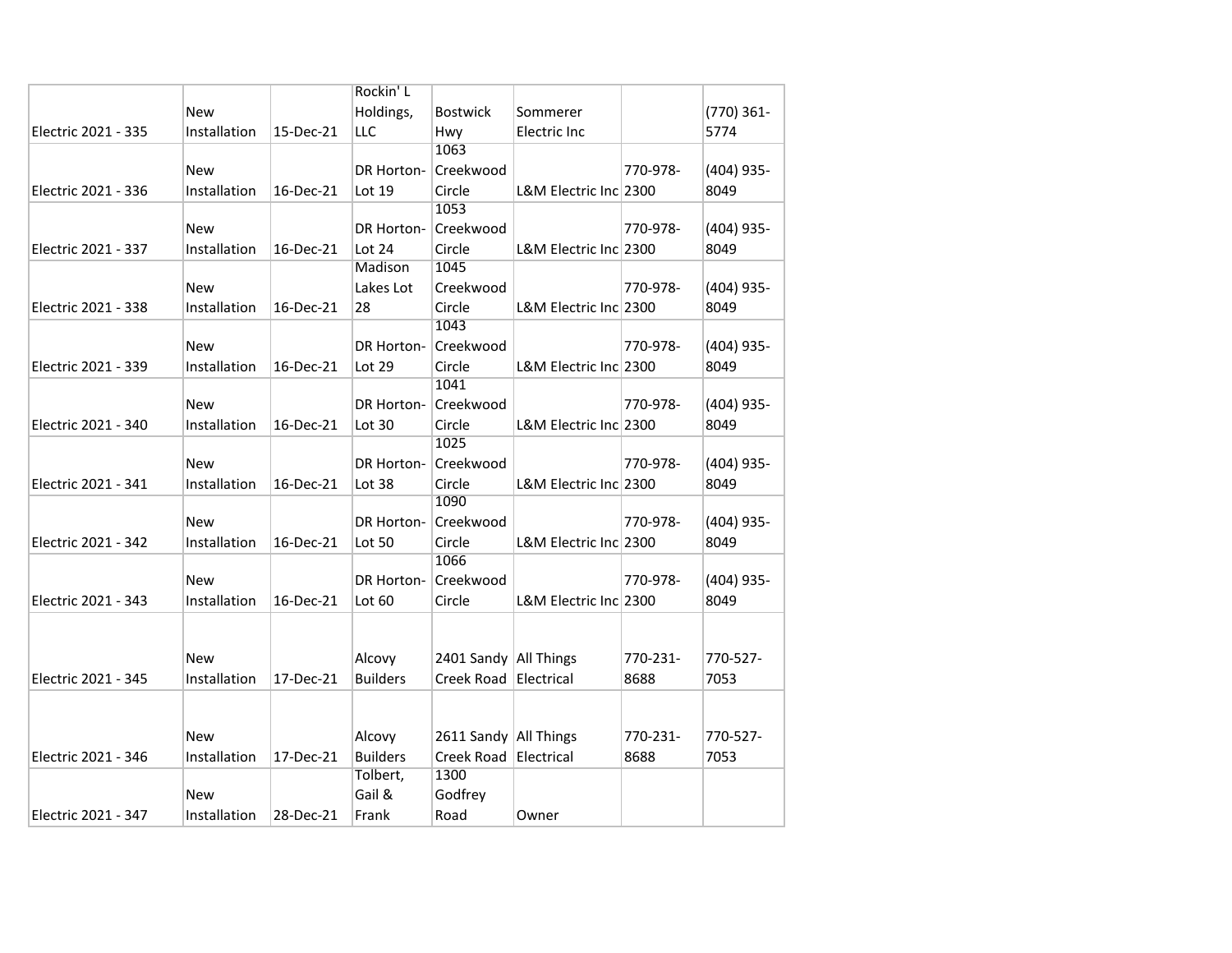|                     | Meter        |           |           |            |                 |          |          |
|---------------------|--------------|-----------|-----------|------------|-----------------|----------|----------|
|                     | Reconnectio  |           | Peters,   | 1181 Riden |                 |          | 706-474- |
| Electric 2021 - 348 | n            | 28-Dec-21 | Jacob     | Road       | Owner           |          | 2135     |
|                     |              |           |           | 1161       |                 |          |          |
|                     | New          |           |           | Hawthorne  | L & M Electric, | 770-978- |          |
| Electric 2021 - 349 | Installation | 29-Dec-21 | DR Horton | Circle     | Inc.            | 2300     |          |
|                     |              |           |           | 1181       |                 |          |          |
|                     | New          |           |           | Hawthorne  | L & M Electric, | 770-978- |          |
| Electric 2021 - 350 | Installation | 29-Dec-21 | DR Horton | Circle     | Inc.            | 2300     |          |
|                     |              |           |           | 1201       |                 |          |          |
|                     | New          |           |           | Hawthorne  | L & M Electric, | 770-978- |          |
| Electric 2021 - 351 | Installation | 29-Dec-21 | DR Horton | Circle     | Inc.            | 2300     |          |
|                     |              |           |           | 1221       |                 |          |          |
|                     | New          |           |           | Hawthorne  | L & M Electric, | 770-978- |          |
| Electric 2021 - 352 | Installation | 29-Dec-21 | DR Horton | Circle     | Inc.            | 2300     |          |
|                     |              |           |           | 1251       |                 |          |          |
|                     | New          |           |           | Hawthorne  | L & M Electric, | 770-978- |          |
| Electric 2021 - 353 | Installation | 29-Dec-21 | DR Horton | Circle     | Inc.            | 2300     |          |
|                     |              |           |           | 1971       |                 |          |          |
|                     | New          |           | Adams,    | Centennial | Ayers Electric  | 678-410- |          |
| Electric 2021 - 354 | Installation | 30-Dec-21 | Tonv      | Road       | Co.             | 2518     |          |

### Plumbing

|                      | Occupancy   |                   | Project      | Project        | Contractors    | Contractors IOwners |              |
|----------------------|-------------|-------------------|--------------|----------------|----------------|---------------------|--------------|
| <b>Permit Number</b> | Type        | <b>Issue Date</b> | <b>Name</b>  | <b>Address</b> | <b>Name</b>    | Phone               | <b>Phone</b> |
|                      |             |                   |              | 1121           |                |                     |              |
|                      |             |                   | Jarrett,     | Lawrence       | Darell Young   | 678-625-            | $(770)$ 312- |
| Plumbing 2021 - 169  | Residential | 03-Dec-21         | <b>Brian</b> | <b>Drive</b>   | Plumbing       | 7270                | 5848         |
|                      |             |                   |              | 1040           |                |                     |              |
|                      |             |                   | Smith,       | Brownwoo       |                | 706-473-            | $(478)$ 278- |
| Plumbing 2021 - 170  | Residential | 06-Dec-21         | Jonathan     | d Road         | Steve Melton   | 3125                | 8017         |
|                      |             |                   |              | 1040           |                |                     |              |
|                      |             |                   | Smith,       | Brownwoo       |                | 706-473-            | $(478)$ 278- |
| Plumbing 2021 - 171  | Residential | 06-Dec-21         | Jonathan     | ld Road        | Steve Melton   | 3125                | 8017         |
|                      |             |                   | Oconee       |                |                |                     |              |
|                      |             |                   | Shores-Lot   | 2040 Heidi     | <b>McCart</b>  | 770-466-            | 706-474-     |
| Plumbing 2021 - 172  | Residential | 07-Dec-21         | 81           | Trail          | Plumbing, Inc. | 1057                | 2291         |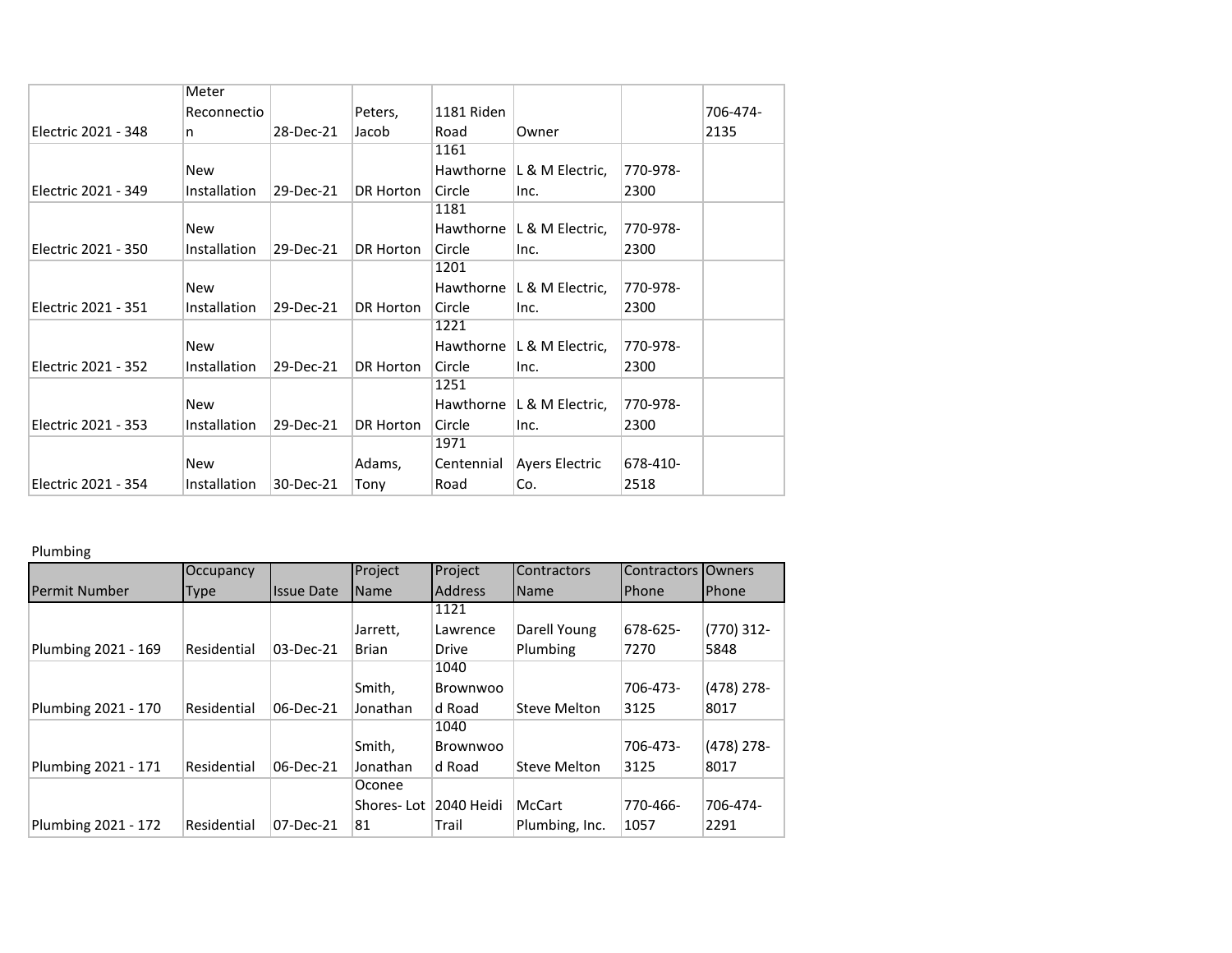|                     |             |           |                 |                     | Harding               |          |               |
|---------------------|-------------|-----------|-----------------|---------------------|-----------------------|----------|---------------|
|                     |             |           | Gibson,         |                     | 1160 White Plumbing & | 770-957- | (770) 231-    |
| Plumbing 2021 - 173 | Residential | 08-Dec-21 | Thom            | Oak Way             | Supply, Inc           | 5770     | 3901          |
|                     |             |           |                 |                     |                       |          |               |
|                     |             |           | Wilkins,        | Godfrey             |                       | 404-304- | (706) 819-    |
| Plumbing 2021 - 174 | Residential | 08-Dec-21 | Wyatt           | Road, Lot 5         | Mills Plumbing        | 7882     | 9753          |
|                     |             |           | Few,            |                     |                       |          |               |
|                     |             |           | Samuel          | Parsonage           |                       | 706-717- | $(917) 697 -$ |
| Plumbing 2021 - 175 | Residential | 10-Dec-21 | Warren          | Road                | Randy Bryan           | 9408     | 2115          |
|                     |             |           | Madison         | 1201                |                       | 770-941- |               |
|                     |             |           | Lakes - Lot     | Hawthorne           | Northwest             | 5421 x   | (470) 259-    |
| Plumbing 2021 - 176 | Residential | 10-Dec-21 | 19              | Circle              | Plumbing, Inc         | 2058     | 2843          |
|                     |             |           | Madison         | 1181                |                       | 770-941- |               |
|                     |             |           | Lakes Lot       | Hawthorne           | Northwest             | 5421 x   | (470) 259-    |
| Plumbing 2021 - 177 | Residential | 10-Dec-21 | 18              | Circle              | Plumbing, Inc         | 2058     | 2843          |
|                     |             |           | Madison         | 1045                |                       | 770-941- |               |
|                     |             |           | Lakes Lot       | Creekwood           | Northwest             | 5421 x   | (470) 259-    |
| Plumbing 2021 - 178 | Residential | 10-Dec-21 | 28              | Circle              | Plumbing, Inc         | 2058     | 2843          |
|                     |             |           | Rockin' L       |                     |                       |          |               |
|                     |             |           | Holdings,       | <b>Bostwick</b>     | X-Stream              | 706-752- | (770) 361-    |
| Plumbing 2021 - 179 | Residential | 15-Dec-21 | LLC             | Hwy                 | Plumbing Inc          | 0805     | 5774          |
|                     |             |           |                 |                     |                       |          |               |
|                     |             |           |                 |                     |                       |          |               |
|                     |             |           | Alcovy          | 2401 Sandy   McCart |                       | 770-466- | (770) 527-    |
| Plumbing 2021 - 180 | Residential | 16-Dec-21 | <b>Builders</b> | Creek Road Plumbing |                       | 1057     | 7053          |
|                     |             |           |                 |                     |                       |          |               |
|                     |             |           |                 |                     |                       |          |               |
|                     |             |           | Alcovy          | 2611 Sandy   McCart |                       | 770-466- | (770) 527-    |
| Plumbing 2021 - 181 | Residential | 16-Dec-21 | <b>Builders</b> | Creek Road Plumbing |                       | 1057     | 7053          |
|                     |             |           | Mademann        | 1181                |                       |          |               |
|                     |             |           | , Scott &       | Dockside            | Wyco Plumbing         | 770-483- | $(410)$ 274-  |
| Plumbing 2021 - 182 | Residential | 21-Dec-21 | Clara           | Drive               | LLC                   | 8564     | 1208          |
|                     |             |           |                 | 1450 Oil            |                       | 706-338- |               |
| Plumbing 2021 - 183 | Residential | 28-Dec-21 | Whetzel         | Mill Road           | David Hanley          | 4508     |               |
|                     |             |           |                 |                     |                       |          |               |
|                     |             |           | Gresham,        | 1951 Parks          | Anchor                | 770-880- | 404-557-      |
| Plumbing 2021 - 184 | Residential | 29-Dec-21 | Jesse           | Mill Road           | Plumbing, LLC         | 0743     | 5452          |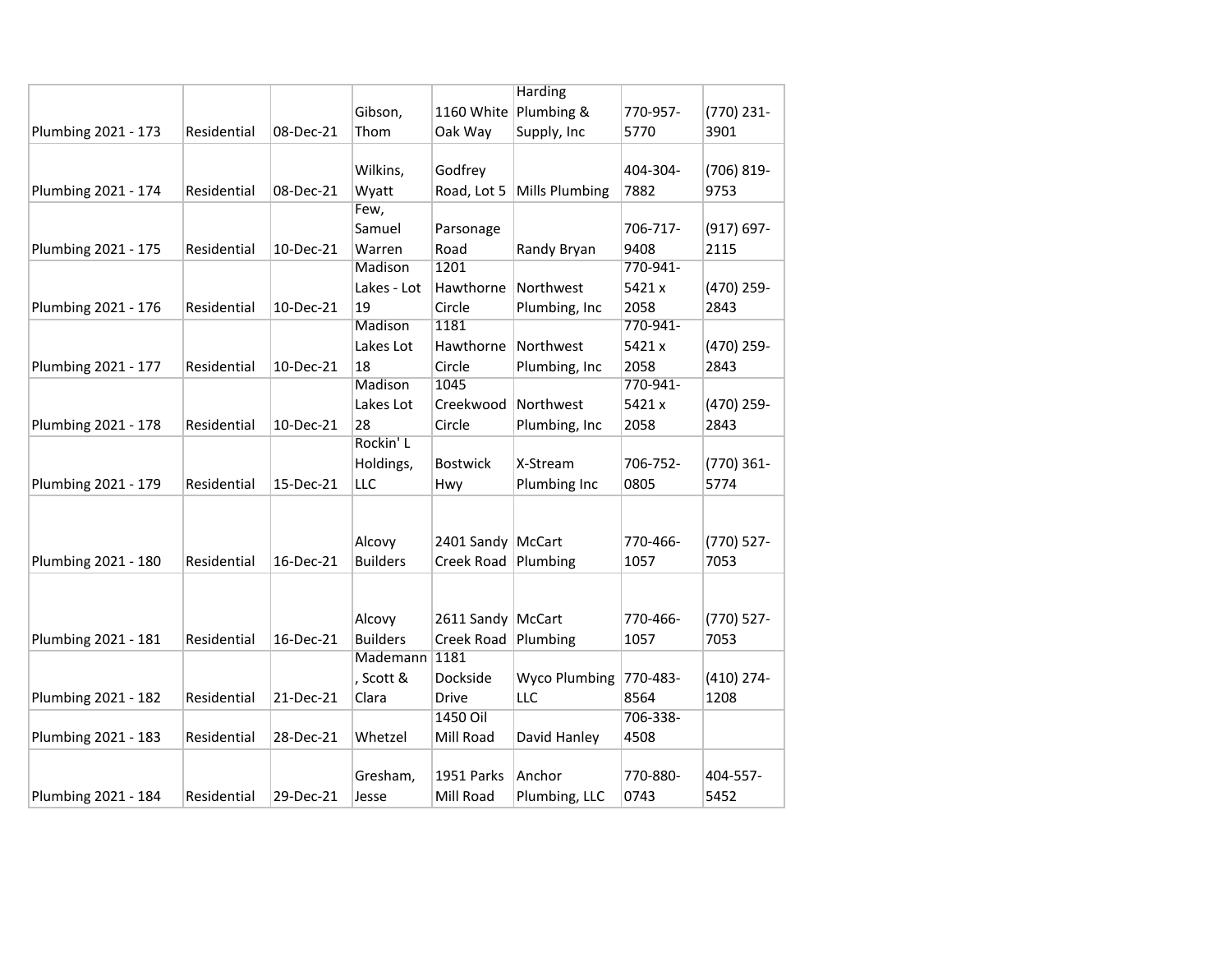|                      |                   | Project                      | Project                             |                 |                       | Convenienc Payment |          | <b>Transaction   Check</b> |         | Contractor                            | Contractor           |
|----------------------|-------------------|------------------------------|-------------------------------------|-----------------|-----------------------|--------------------|----------|----------------------------|---------|---------------------------------------|----------------------|
| <b>Permit Number</b> | <b>Issue Date</b> | Name                         | <b>Address</b>                      | <b>Pool Fee</b> | <b>Electrical Fee</b> | le Fee             | Total    | Type                       | Number  | Name                                  | Phone                |
|                      |                   |                              |                                     |                 |                       |                    |          |                            |         |                                       |                      |
|                      |                   | Winkler,                     | 1131 White                          |                 |                       |                    |          |                            |         | Whites                                | $(770)$ 466-         |
| Pool 2021 - 051      | 09-Dec-21         | Stephen                      | Oak Way                             | \$75.00         | \$0.00                | \$0.00             | \$75.00  | Check                      | CK 2411 | Pools Inc                             | 2376                 |
|                      |                   | Wilke,                       | 6080 Dixie                          |                 |                       |                    |          |                            |         | <b>Brothers</b>                       | (404) 803-           |
| Pool 2021 - 052      | 10-Dec-21         | Richard                      | Hwy.                                | \$75.00         | \$0.00                | \$0.00             | \$75.00  | Visa                       |         | Pools Inc                             | 1727                 |
| Pool 2021 - 053      | 15-Dec-21         | Stover,<br>Allison &<br>Paul | 2890 Fears<br>Road                  | \$75.00         | \$50.00               | \$0.00             | \$125.00 | Check                      | CK 1778 | <b>Tiger Shark</b><br>Pools &<br>Spas |                      |
| Pool 2021 - 054      | 30-Dec-21         | Crenshaw,<br>Danelle         | 3771 Indian<br>Creek Road $ $75.00$ |                 | \$50.00               | \$0.00             | \$125.00 | Check                      | CK 541  | Metro<br>Pools and<br>Patios          | (770) 702-<br>0558   |
| Pool 2021 - 055      | 30-Dec-21         | Rubio,<br>Sulma              | 3711 Davis<br>Academy<br>Road       | \$75.00         | \$0.00                | \$0.00             | \$75.00  | Master<br>Card             |         | Pool Craft<br>Company,<br>Inc.        | $(470)$ 308-<br>5172 |

### HVAC

| <b>Permit Number</b> | Mechanical<br><b>Consturction</b><br><b>Type</b> | <b>Issue Date</b> | Project<br>Name | Project<br><b>Address</b> | Contractors<br>Name | <b>IContractors IOwners</b><br><b>Phone</b> | <b>IPhone</b> |
|----------------------|--------------------------------------------------|-------------------|-----------------|---------------------------|---------------------|---------------------------------------------|---------------|
|                      |                                                  |                   |                 | 2020                      | <b>Bob Hanson</b>   |                                             |               |
|                      | <b>New</b>                                       |                   | Satterfield,    | Wynbrooke                 | Heating &           | 770-483-                                    | 706-474-      |
| HVAC 2021 - 169      | Installation                                     | 08-Dec-21         | Ann             | Place                     | Cooling Inc         | 9704                                        | 1779          |
|                      |                                                  |                   |                 | 1040                      |                     |                                             |               |
|                      | <b>New</b>                                       |                   | Smith,          | Brownwoo                  | Wilson Bryant       | 478-737-                                    |               |
| HVAC 2021 - 170      | Installation                                     | 08-Dec-21         | Jonathan        | d Road                    | A/C                 | 8357                                        |               |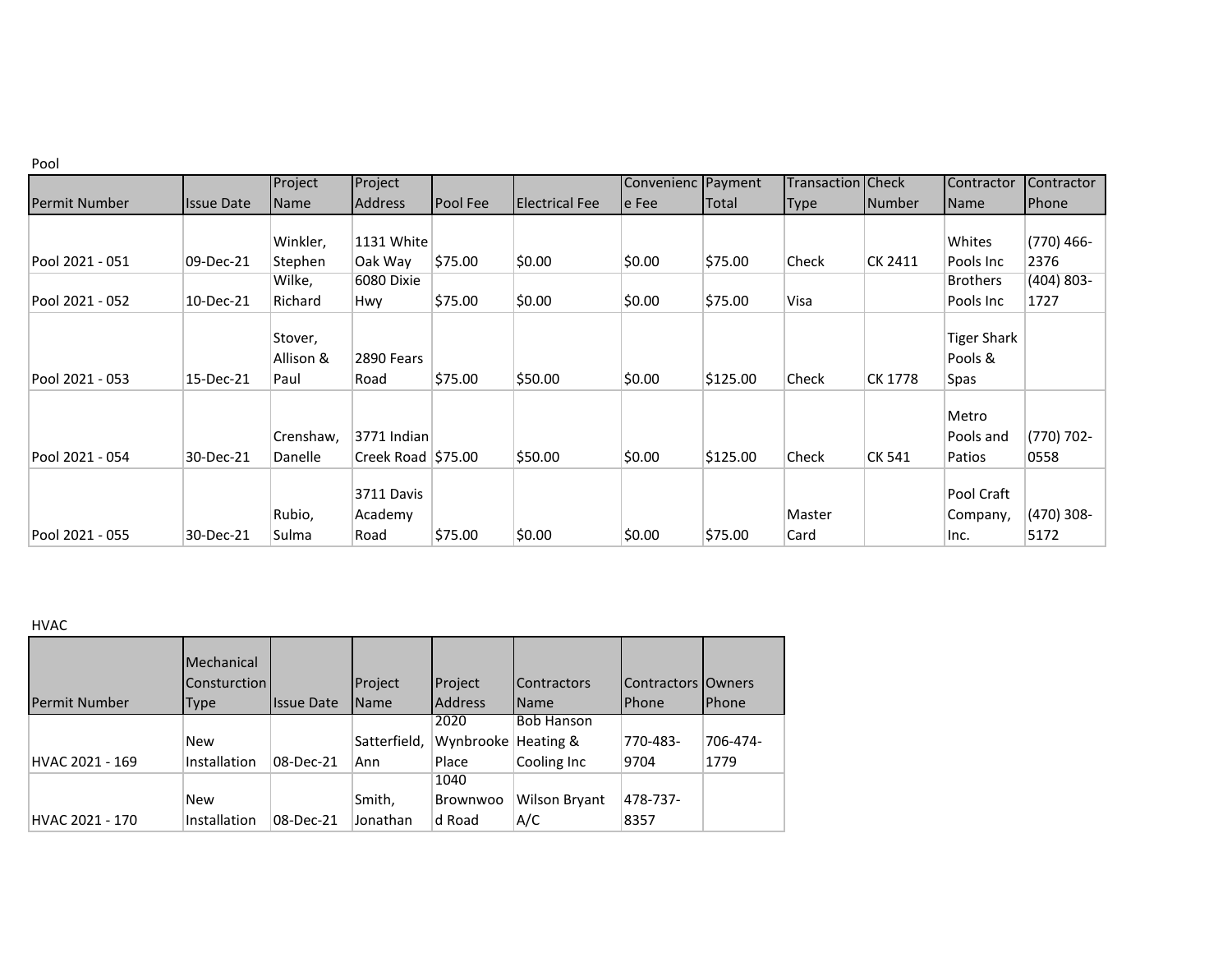|                 |              |           |            | 1035     |                           |          |              |
|-----------------|--------------|-----------|------------|----------|---------------------------|----------|--------------|
|                 | New          |           | DR Horton- |          | Creekwood   T & M Heating | 770-914- | $(404)$ 935- |
| HVAC 2021 - 171 | Installation | 09-Dec-21 | Lot $33$   | Circle   | and Air                   | 0111     | 8049         |
|                 |              |           |            | 1025     |                           |          |              |
|                 | New          |           | DR Horton- |          | Creekwood   T & M Heating | 770-914- | (404) 935-   |
| HVAC 2021 - 172 | Installation | 09-Dec-21 | Lot 38     | Circle   | and Air                   | 0111     | 8049         |
|                 |              |           |            | 1090     |                           |          |              |
|                 | New          |           | DR Horton- |          | Creekwood   T & M Heating | 770-914- | (404) 935-   |
| HVAC 2021 - 173 | Installation | 09-Dec-21 | Lot 50     | Circle   | and Air                   | 0111     | 8049         |
|                 |              |           |            | 1066     |                           |          |              |
|                 | New          |           | DR Horton- |          | Creekwood   T & M Heating | 770-914- | $(404)$ 935- |
| HVAC 2021 - 174 | Installation | 09-Dec-21 | Lot $60$   | Circle   | and Air                   | 0111     | 8049         |
|                 |              |           |            | 1055     |                           |          |              |
|                 | New          |           | DR Horton  |          | Creekwood   T & M Heating | 770-914- | $(404)$ 935- |
| HVAC 2021 - 175 | Installation | 09-Dec-21 | Lot 23     | Circle   | and Air                   | 0111     | 8049         |
|                 |              |           |            | 1053     |                           |          |              |
|                 | New          |           | DR Horton- |          | Creekwood   T & M Heating | 770-914- | $(404)$ 935- |
| HVAC 2021 - 176 | Installation | 09-Dec-21 | Lot 24     | Circle   | and Air                   | 0111     | 8049         |
|                 |              |           |            | 1043     |                           |          |              |
|                 | New          |           | DR Horton- |          | Creekwood   T & M Heating | 770-914- | $(404)$ 935- |
| HVAC 2021 - 177 | Installation | 09-Dec-21 | Lot 29     | Circle   | and Air                   | 0111     | 8049         |
|                 |              |           |            | 1039     |                           |          |              |
|                 | <b>New</b>   |           | DR Horton- |          | Creekwood   T & M Heating | 770-914- | $(404)$ 935- |
| HVAC 2021 - 178 | Installation | 09-Dec-21 | Lot 31     | Circle   | and Air                   | 0111     | 8049         |
|                 |              |           |            | 1041     |                           |          |              |
|                 | New          |           | DR Horton- |          | Creekwood   T & M Heating | 770-914- | $(404)$ 935- |
| HVAC 2021 - 179 | Installation | 09-Dec-21 | Lot 30     | Circle   | and Air                   | 0111     | 8049         |
|                 |              |           |            | 1037     |                           |          |              |
|                 | New          |           | DR Horton- |          | Creekwood   T & M Heating | 770-914- | $(404)$ 935- |
| HVAC 2021 - 180 | Installation | 09-Dec-21 | Lot $32$   | Circle   | and Air                   | 0111     | 8049         |
|                 |              |           |            | 1059     |                           |          |              |
|                 | New          |           | DR Horton- |          | Creekwood   T & M Heating | 770-914- | (404) 935-   |
| HVAC 2021 - 181 | Installation | 09-Dec-21 | Lot 21     | Circle   | and Air                   | 0111     | 8049         |
|                 |              |           |            | 1063     |                           |          |              |
|                 | New          |           | DR Horton- |          | Creekwood   T & M Heating | 770-914- | $(404)$ 935- |
| HVAC 2021 - 182 | Installation | 09-Dec-21 | Lot 19     | Circle   | and Air                   | 0111     | 8049         |
|                 |              |           |            | 1004     |                           |          |              |
|                 | <b>New</b>   |           | DR Horton- | Mulberry | T & M Heating             | 770-914- | $(404)$ 935- |
| HVAC 2021 - 183 | Installation | 09-Dec-21 | Lot 77     | Court    | and Air                   | 0111     | 8049         |